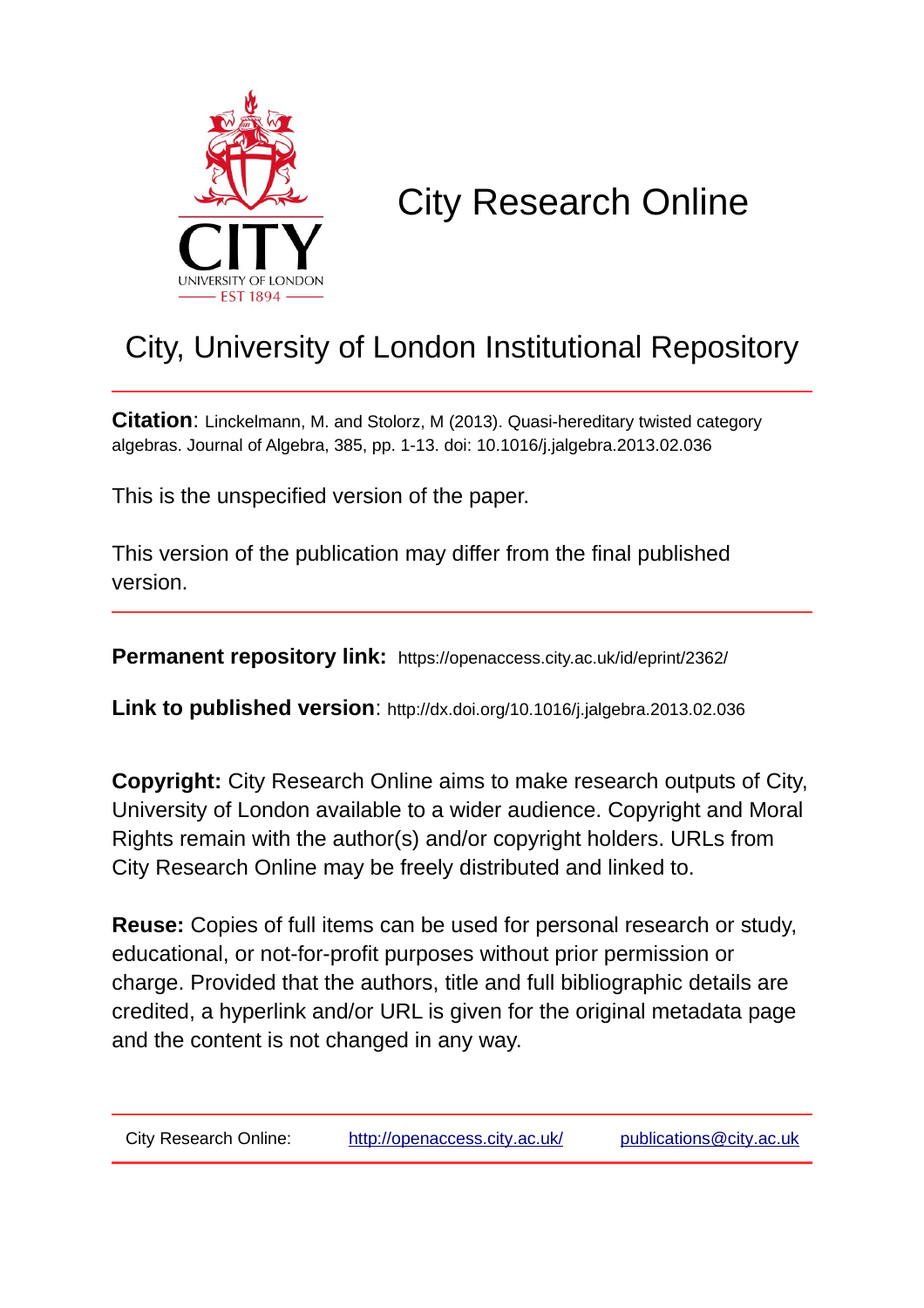### Quasi-hereditary twisted category algebras

Markus Linckelmann and Michał Stolorz

#### Abstract

We give a sufficient criterion for when a twisted finite category algebra over a field is quasi-hereditary, in terms of the partially ordered set of  $\mathscr L$ -classes in the morphism set of the category. We show that this is a common generalisation of a long list of results in the context of EI-categories, regular monoids, Brauer algebras, Temperley-Lieb algebras, partition algebras.

#### 1 Introduction

Let k be a field and C a small category. Let  $\alpha$  be a 2-cocycle in  $Z^2(\mathcal{C}; k^\times)$ ; that is,  $\alpha$  is a map sending any two morphisms  $\varphi, \psi$  in Mor(C) for which  $\psi \circ \varphi$  is defined to an element  $\alpha(\psi, \varphi)$ in  $k^{\times}$  such that for any three morphisms  $\varphi, \psi, \tau$  for which the compositions  $\psi \circ \varphi$  and  $\tau \circ \psi$ are defined, we have the 2-cocycle identity  $\alpha(\tau, \psi \circ \varphi) \alpha(\psi, \varphi) = \alpha(\tau \circ \psi, \varphi) \alpha(\tau, \psi)$ . The twisted category algebra  $k_{\alpha}C$  is the k-vector space having the morphism set Mor(C) as a k-basis, with a k-bilinear multiplication given by  $\psi \varphi = \alpha(\psi, \varphi)(\psi \circ \varphi)$  if  $\psi \circ \varphi$  is defined, and  $\psi \varphi = 0$ , otherwise. The 2-cocycle identity is equivalent to the associativity of this multiplication. The isomorphism class of  $k_{\alpha}C$  depends only on the class of  $\alpha$  in  $H^2(C; k^{\times})$ , with  $k^{\times}$  here understood as a constant contravariant functor on C. If  $\alpha$  represents the trivial class, then  $k_{\alpha}C \cong k\mathcal{C}$ , the category algebra of C over k. For any idempotent endomorphism e of an object X in C we denote by  $G_e$  the group of all invertible elements in the monoid  $e \circ \text{End}_{\mathcal{C}}(X) \circ e$ . As in [7], we consider the wellknown extension to categories of the notion of Green relations in semigroups. In particular, two morphism s, t in C are called L -equivalent, if  $\text{Mor}(\mathcal{C}) \circ s = \text{Mor}(\mathcal{C}) \circ t$ , they are called  $\mathcal{R}$ equivalent if  $s \circ \text{Mor}(\mathcal{C}) = t \circ \text{Mor}(\mathcal{C})$ , and they are called  $\mathscr{J}$ -equivalent if  $\text{Mor}(\mathcal{C}) \circ s \circ \text{Mor}(\mathcal{C}) =$ Mor(C) ∘ t ∘ Mor(C). The relations L, R, L are equivalence relations on the set Mor(C). The set of  $\mathscr L$ -classes is partially ordered: if L, L' are two  $\mathscr L$ -classes in Mor $(\mathcal C)$  we write  $L' \leq L$  if  $\text{Mor}(\mathcal{C}) \circ s' \subseteq \text{Mor}(\mathcal{C}) \circ s$  for some (and hence any) morphisms  $s' \in L'$ ,  $s \in L$ . In a similar way, the sets of  $\mathscr R$ -classes and of  $\mathscr J$ -classes are partially ordered. A morphism  $s: X \to Y$  in C is called *split* if there is a morphism  $t : Y \to X$  such that  $s \circ t \circ s = s$ . An  $\mathscr{L}$ -class L in Mor(C) is called *split* if it contains a split morphism. In that case, all morphisms in  $L$  are split, and  $L$ contains an idempotent endomorphism of some object in C. Similarly, an  $\mathscr{R}$ -class or a  $\mathscr{J}$ -class is called split if it contains a split morphism, in which case all morphisms in that class are split. A (possibly empty) subset I of Mor(C) is called an *ideal* in Mor(C) if Mor(C)  $\circ I \circ \text{Mor}(\mathcal{C}) = I$ .

**Theorem 1.1.** Let C be a finite category, k a field and  $\alpha \in Z^2(\mathcal{C}; k^\times)$ . Suppose that the set of nonsplit morphisms in C is an ideal in Mor(C), and suppose that for any  $\mathscr L$ -class L in Mor(C) there is a unique minimal split  $\mathscr L$ -class  $L'$  such that  $L \leq L'$ . Suppose that either char $(k)$  =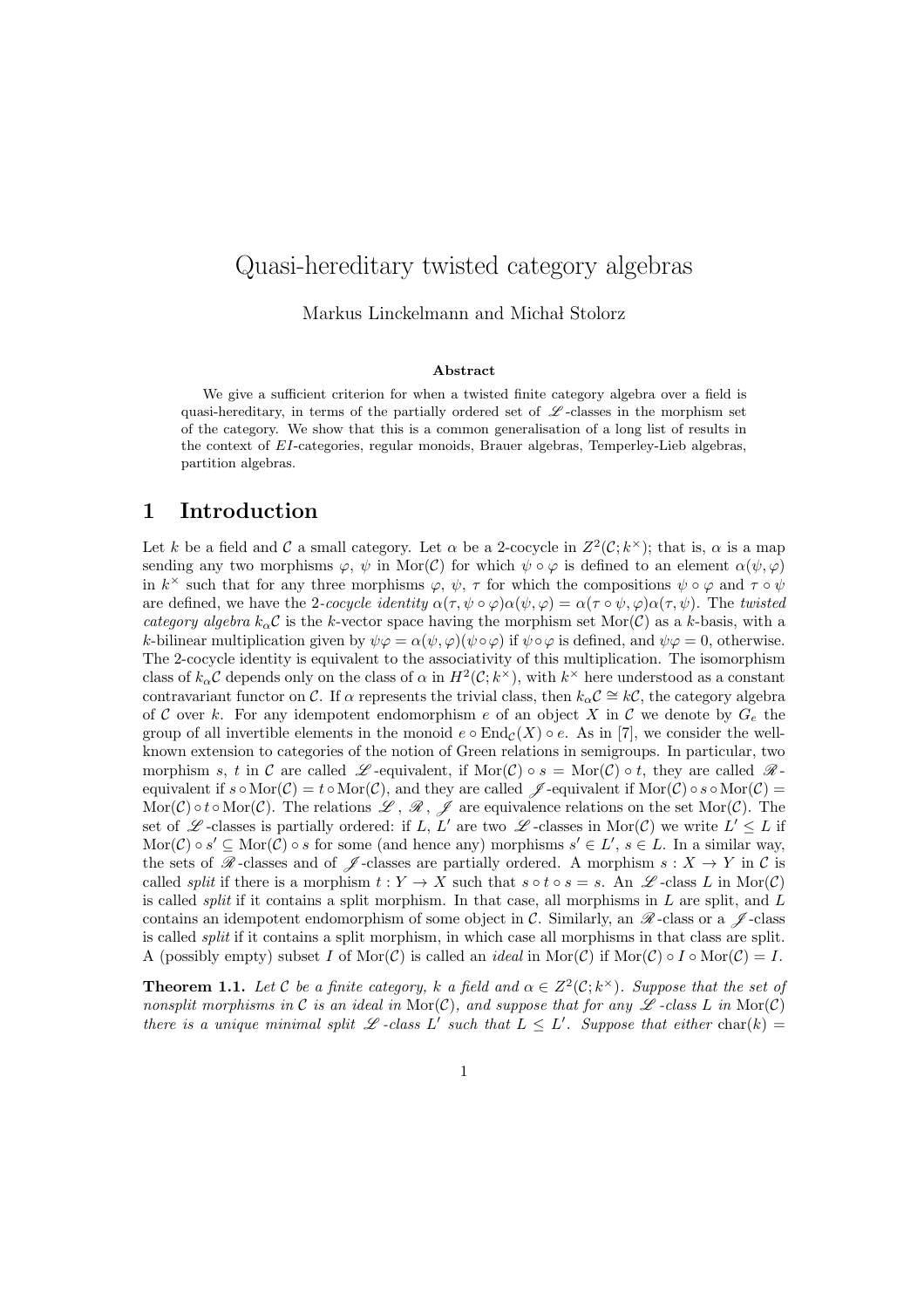0 or that char(k) > 0 does not divide the group orders  $|G_e|$ , where e runs over the idempotent endomorphisms in C. Then the k-algebra  $k_{\alpha}C$  is quasi-hereditary.

The conclusion holds also with the uniqueness hypothesis on minimal split  $\mathscr{L}$ -classes replaced by the analogous condition on  $\mathscr{R}$ -classes. This hypothesis is not necessary in the sense that there are examples of categories with quasi-hereditary category algebras but where neither the  $\mathscr L$ -classes nor the  $\mathscr R$ -classes satisfy this uniqueness property - see Example 6.1 below. The hypotheses on  $\mathcal C$  are trivially satisfied if all morphisms in  $\mathcal C$  are split:

**Corollary 1.2.** Let C be a finite category, k a field and  $\alpha \in Z^2(\mathcal{C}; k^\times)$ . Suppose that all morphisms in C are split, and that either char(k) = 0 or that char(k) > 0 does not divide the group orders  $|G_e|$ , where e runs over the idempotent endomorphisms in C. Then the k-algebra  $k_{\alpha}$ C is quasi-hereditary.

This corollary has been proved independently by Boltie and Danz [2]. Specialising 1.2 to regular monoids (that is, monoids in which all elements are split or, following semigroup terminology, von Neumann regular) yields the following:

**Corollary 1.3.** Let M be a finite regular monoid, k a field and  $\alpha \in Z^2(M; k^{\times})$ . Suppose that either char(k) = 0 or that char(k) > 0 does not divide the order of any subgroup of M. Then the algebra  $k_{\alpha}M$  is quasi-hereditary.

Further specialised to  $\alpha = 1$  and  $k = \mathbb{C}$  we obtain a result due to Putcha [10, Theorem 2.1]: if M is a finite regular monoid, then the algebra  $\mathbb{C}M$  is quasi-hereditary.

Many of the combinatorially defined cellular algebras, such as Brauer algebras, Temperley-Lieb algebras, partition algebras, are known to be quasi-hereditary for 'most' choices of parameters. Following Wilcox [15], these algebras can be interpreted as twisted monoid algebras, and hence Corollary 1.3 can be used to show that they are quasi-hereditary in many instances. The Brauer algebra  $B_r(\delta)$  on 2r vertices and a nonzero parameter  $\delta$  in the field k can be viewed as a twisted monoid algebra. By [15, §8], the underlying monoid is regular, and its maximal subgroups are symmetric groups on at most  $r$  letters, hence their twisted group algebras are semisimple if  $char(k)$  is either zero or greater than r. Thus Corollary 1.3 implies the following result, due to Graham and Lehrer:

**Corollary 1.4** ([3, 4.16, 4.17]). Let r be a positive integer and  $\delta$  a nonzero element in k. Suppose that either char(k) = 0 ar that char(k) > r. Then the Brauer algebra  $B_r(\delta)$  is quasi-hereditary.

The maximal subgroups of the monoid underlying the cyclotomic Brauer algebra  $Br_{r,m}$  are wreath products of a cyclic group of order  $m$  and symmetric groups on at most  $r$  letters. We obtain a part of a result of Rui and Yu (not requiring the hypothesis on  $k$  being a splitting field of  $x^m - 1$ , but requiring that all parameters are nonzero):

Corollary 1.5 ([12, 5.9]). Let r, m be positive integers. Suppose that char(k) = 0 or that  $char(k) > r$  and  $char(k)$  does not divide m. Then the cyclotomic Brauer algebra  $B_{r,m}$  with all parameters nonzero is quasi-hereditary.

The Temperley-Lieb algebra  $TL_r(\delta)$  is a subalgebra of  $B_r(\delta)$ . Following [15, §8], it can be identified as a twisted monoid algebra, where the underlying monoid is regular and has trivial maximal subgroups. Thus we obtain a result of Westbury: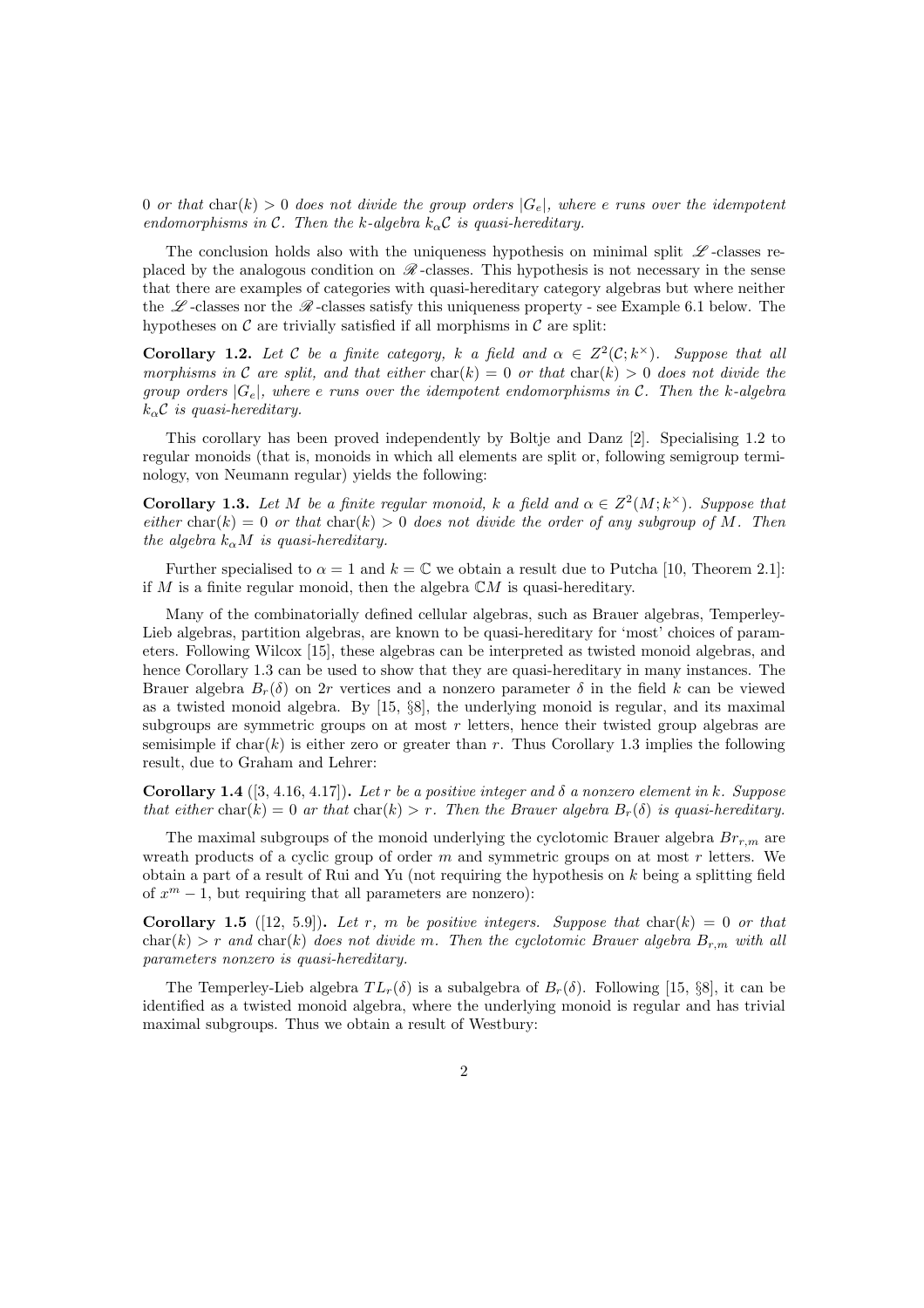**Corollary 1.6** ([14, §6]). Let r be a positive integer and  $\delta$  a nonzero element in k. Then the Temperley-Lieb algebra  $TL_r(\delta)$  is quasi-hereditary.

The maximal subgroups of the monoid underlying a cyclotomic Temperley-Lieb algebra  $TL_{r,m}$  are direct products of cyclic groups of order m. As before, we obtain a part of a result of Rui and Xi:

**Corollary 1.7** ([11, 6.2]). Let r, m be positive integers. Suppose that char(k) = 0 or that char(k) > 0 does not divide m. Then the Temperley-Lieb algebra  $TL_{r,m}$  with all parameters nonzero is quasi-hereditary.

Similarly, the partition algebra  $P_r(\delta)$  admits a description as a twisted monoid algebra, where the underlying monoid is regular and has maximal subgroups isomorphic to symmetric groups on at most  $r$  letters. This yields a result of Martin [9] and Xi [16]:

Corollary 1.8 ([9, Prop. 3], [16, 4.12]). Let r be a positive integer and  $\delta$  a nonzero element in k. Suppose that either char(k) = 0 or that char(k) > r. Then the partition algebra  $P_r(\delta)$  is quasi-hereditary.

König and Xi have given in [5] a characterisation of quasi-hereditary cellular algebras; this has been used to determine precisely the possible choices of the field and parameter for which the above diagram algebras are quasi-hereditary.

The fact that Theorem 1.1 is a common generalisation of the results on diagram algebras mentioned above, has been one of the motivations for the present paper. Boltje and Danz showed recently in [1] that certain double Burnside rings give rise to twisted monoid algebras as well. Theorem 1.1 can be generalised further to a statement to also encompass results in [6, 2.4, 4.5] showing that weight algebras of EI-categories (and hence in particular, of fusion systems) are quasi-hereditary. Following [7, 1.2], the isomorphism classes of simple  $k_{\alpha}C$ -modules are parametrised by isomorphism classes of pairs  $(e, T)$ , where  $e$  is an idempotent endomorphism of an object of C and where T is a simple module over the twisted group algebra  $k_{\alpha}G_e$ , with α here understood as the restriction of α to  $G_e$ . The following definition is from [7, 1.4]; the special case of finite EI-categories has been defined in [6, 4.4].

**Definition 1.9.** Let C be a finite category, k a field, and  $\alpha \in Z^2(\mathcal{C}; k^\times)$ . A weight of  $k_\alpha \mathcal{C}$  is a pair  $(e, T)$  consisting of an idempotent endomorphism e of an object X in C and a projective simple  $k_{\alpha}G_e$ -module T. A weight algebra  $W(k_{\alpha}C)$  of  $k_{\alpha}C$  is a k-algebra of the form  $W(k_{\alpha}C)$  =  $ck_{\alpha}C_c$ , where c is an idempotent in  $k_{\alpha}C$  with the property that  $cS = S$  for every simple  $k_{\alpha}C$ module S parametrised by a weight, and  $cS' = \{0\}$  for every simple  $k_{\alpha}C$ -module S' which is not parametrised by a weight.

**Remarks 1.10.** Let C be a finite category, k a field and  $\alpha \in Z^2(\mathcal{C}; k^\times)$ .

(1) An idempotent  $c \in k_{\alpha} C$  as in the Definition 1.9 is a sum of pairwise orthogonal primitive idempotents i in  $k_{\alpha}C$  such that the unique simple quotient of the projective indecomposable  $k_{\alpha}$ C-module  $k_{\alpha}$ Ci is parametrised by a weight, and such that no primitive idempotent ocurring in a decomposition of  $1-c$  has this property. This defines the idempotent c uniquely up to conjugation in  $k_{\alpha}C$  and hence the algebra  $W(k_{\alpha}C)$  is determined uniquely up to isomorphism. The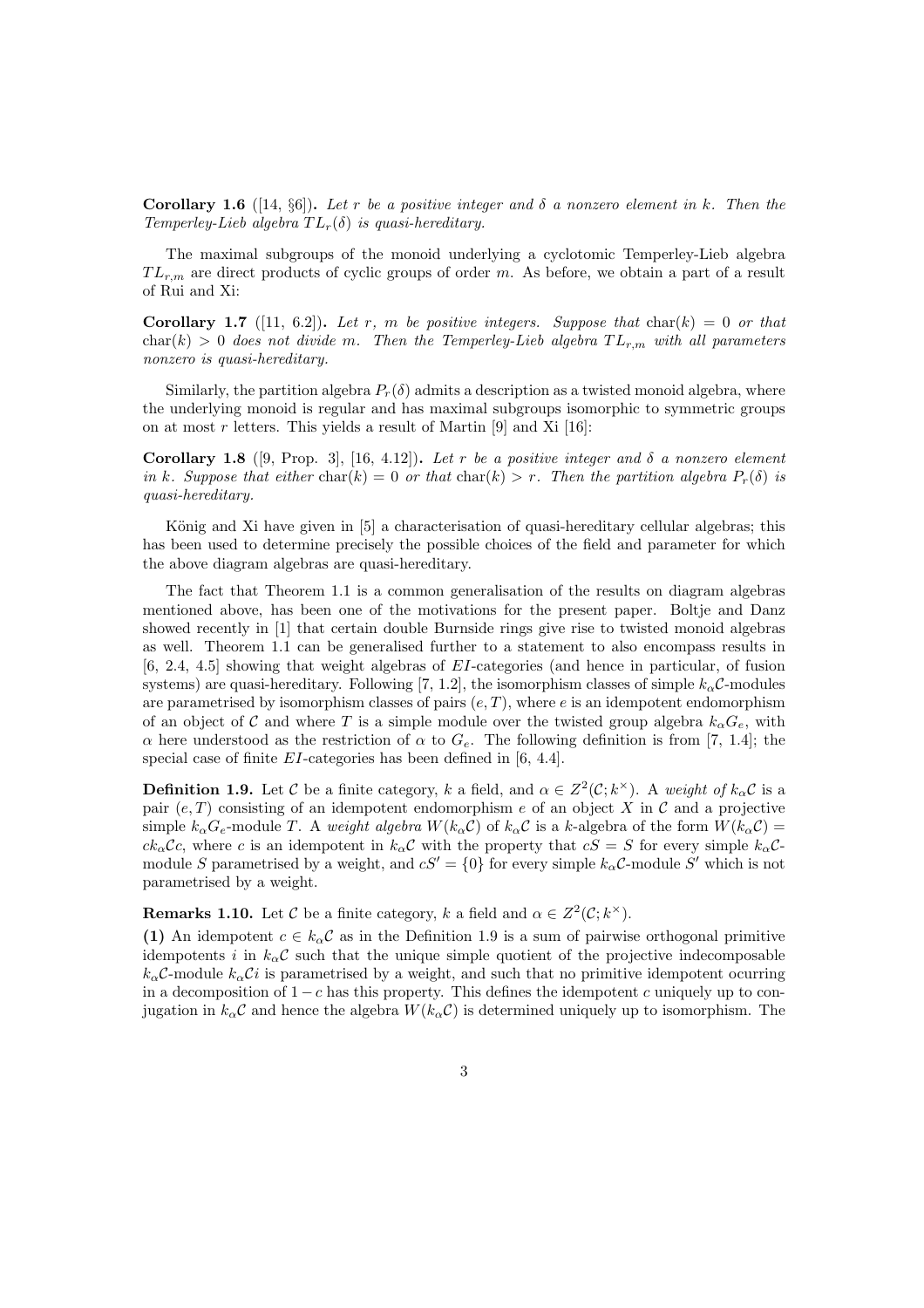number of isomorphism classes of simple  $W(k_{\alpha}C)$ -modules is equal to the number of isomorphism classes of weights of  $k_{\alpha}C$ .

(2) If char(k) = 0, or if char(k) > 0 does not divide the order of  $|G_e|$  for any idempotent endomorphism e in C, then  $W(k_{\alpha}C) = k_{\alpha}C$ . Indeed, in that case the twisted group algebras  $k_{\alpha}G_e$  are semisimple, hence every simple  $k_{\alpha}C$  module is parametrised by a weight.

(3) Suppose that k is algebraically closed and that char(k) =  $p > 0$ . Let F be a fusion system of a p-block b of a finite group G for which the 2-cocycle gluing problem  $[6, 4.2]$  has a solution  $\alpha$ . If C is the full subcategory  $\bar{\mathcal{F}}^c$  of the orbit category  $\bar{\mathcal{F}}$  of F-centric subgroups of P, then  $W(k_{\alpha} \mathcal{C})$  is isomorphic to the algebra  $\bar{\mathcal{F}}(b)$  defined in [6, 4.4].

**Theorem 1.11.** Let C be a finite category, k a field, and  $\alpha \in Z^2(\mathcal{C}; k^\times)$ . Let c be an idempotent in  $k_{\alpha}C$  such that for any simple A-module S we have  $cS = S$  if S is parametrised by a weight, and  $cS = \{0\}$ , otherwise. Suppose that the set N of nonsplit morphism in C is an ideal in  $\text{Mor}(\mathcal{C})$ , and suppose that for any  $\mathscr L$  -class  $L$  in  $\mathrm{Mor}(\mathcal C)$  there is a unique minimal split  $\mathscr L$  -class  $L'$  such that  $L \leq L'$ . Suppose that c commutes with the images in  $k_{\alpha} \mathcal{C}$  of all idempotent endomorphisms in C. Then the weight algebra  $W(k_{\alpha}C) = ck_{\alpha}Cc$  is quasi-hereditary.

As mentioned above, if the group orders  $|G_e|$  are invertible in k, then  $c = 1$ , and the additional hypotheses on  $c$  holds trivially; thus Theorem 1.1 is indeed a special case of Theorem 1.11. The extra hypothesis on c ensures that the chain of ideals constructed in the proof of Theorem 1.1 becomes a hereditary chain upon multiplying the ideals by  $c$  on both sides. This hypothesis can be replaced by an a priori weaker but more technical hypothesis - see Remark 6.3 below. The extra hypothesis on c holds if C is a finite EI-category (that is, a category in which all endomorphisms are isomorphisms, a concept introduced by Lück  $[8]$ , and hence we obtain the following result:

**Corollary 1.12** ([6, 2.4]). Let C be a finite EI-category, k a field, and  $\alpha \in Z^2(\mathcal{C}; k^\times)$ . Then the k-algebra  $W(k_{\alpha} \mathcal{C})$  is quasi-hereditary.

*Proof.* The only idempotent endomorphisms in C are the identity morphisms  $\mathrm{Id}_X$ , where X runs over the objects of  $\mathcal C$ . The split morphisms in  $\mathcal C$  are isomorphisms, and the nonisomorphisms in C form an ideal. For  $s: X \to Y$  a morphism in C, the L-class  $L = L_{\text{Id}_X}$  of Id<sub>X</sub> is the unique minimal split L -class satisfying  $L_s \leq L$ . Any idempotent in a twisted finite category algebra  $k_{\alpha}$ C has a conjugate which commutes with all identity morphisms, and hence we may choose c to commute with  $\mathrm{Id}_X$  for all objects X in C. Thus the hypotheses of Theorem 1.11 are satisfied; the result follows.  $\Box$ 

Applied to fusion systems of blocks, this yields also [6, 4.5].

**Remark 1.13.** It is possible for a nonunitary semigroup  $S$  to have a unitary semigroup algebra  $kS$  over some field k (for instance, this is always the case if S is a finite inverse semigroup). In the same vein, the results of this paper can be adapted for finite *semicategories* (that is, categories without the requirement for the existence of identity morphisms at each object) so long as their twisted category algebras are unitary.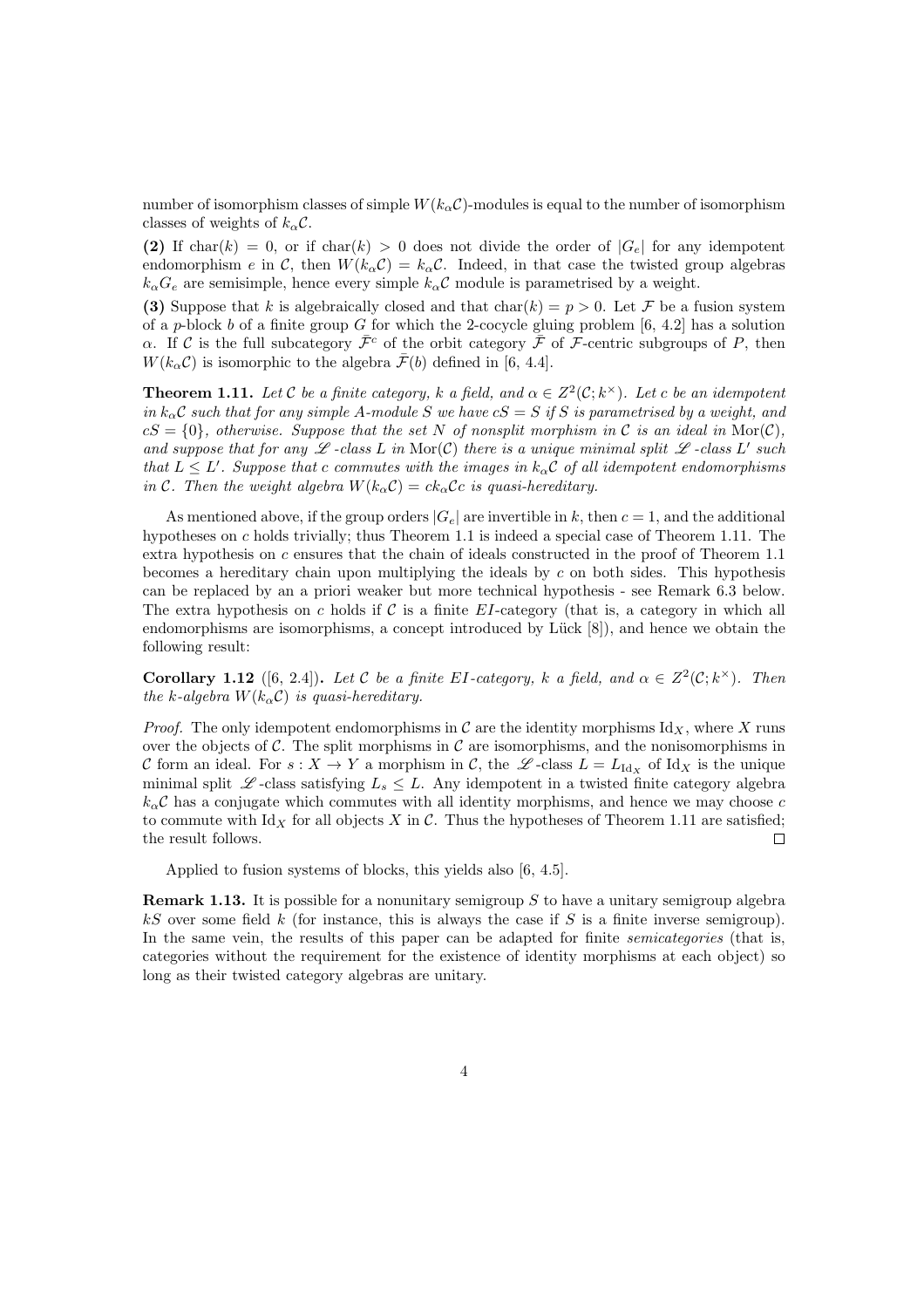#### 2 On idempotent ideals in algebras

Let A be a finite-dimensional algebra over a field  $k$ . We will use without further comment the following standard facts on idempotents in finite-dimensional algebras. The isomorphism class of a simple A-module S is parametrised by a unique conjugacy class of primitive idempotents  $i$  in A satisfying  $iS \neq \{0\}$ , and then Ai is a projective cover of S. The image of a primitive idempotent  $i$  in any quotient of A is either zero or a primitive idempotent. A primitive decomposition of an idempotent *e* in *A* is a set *E* of pairwise orthogonal primitive idempotents such that  $\sum_{i \in E} i = e$ . Any two primitive decompositions of e are conjugate (this is the algebra theoretic version of the Krull-Schmidt Theorem). This can be used to show that for any two idempotents  $e$ ,  $f$  in  $A$ , there is a conjugate f' of f which commutes with e, and then  $ef' = f'e$  is either zero or an idempotent. It is well-known that an ideal I in A satisfies  $I^2 = I$  if and only if  $I = AeA$  for some idempotent e in A. If in addition  $I = AeA$  is projective as a left A-module, then every indecomposable direct summand of I as a left A-module is isomorphic to an indecomposable direct summand of Ae; for the convenience of the reader, we include the argument to show this in the proof of the next result. If every indecomposable direct summand of a finitely generated projective A-module U is isomorphic to a direct summand of Ae, then  $eU$  is a projective  $eAe$ -module.

**Proposition 2.1.** Let A be a finite-dimensional algebra over a field  $k$ , e an idempotent in A and f an idempotent in  $Z(eAe)$ . Suppose that the ideal AeA is projective as a left A-module. Then the ideal  $A f A$  is a direct summand of  $A e A$  as a left A-module; in particular,  $A f A$  is projective as a left A-module.

*Proof.* Let X be a k-basis of eA, and set  $n = |X| = \dim_k(eA)$ . The inclusions  $Aex \subseteq AeA$ , where  $x \in X$ , induce a surjective homomorphism of left A-modules  $\bigoplus_{x \in X} Aex \to AeA$ . Each summand Aex is isomorphic to a quotient of Ae. Thus, as a left A-module,  $AeA$  is a quotient of a direct sum  $(Ae)^n$  of n copies of Ae. If AeA is projective as a left A-module, then AeA is isomorphic to a direct summand of  $(Ae)^n$  as a left A-module. Thus there is an isomorphism of left A-modules  $\alpha: AeA \cong \bigoplus_{i=1}^{n} Ae_i$ , where each of the  $e_i$  is an idempotent in  $eAe$  or zero. Since  $\alpha$ is an A-homomorphism, we have  $\alpha(fA) \subseteq \bigoplus_{i=1}^n fAe_i = \bigoplus_{i=1}^n fAfe_i$ , where the second equality uses the fact that  $f \in Z(eAe)$ . Again, since  $\alpha$  is an A-homomorphism, we have  $\alpha(AfA) \subseteq$  $\bigoplus_{i=1}^n Afe_i$ . Since  $\alpha$  is an isomorphism, there exist unique elements  $y_i \in AeA$  such that  $\alpha(y_i) =$  $fe_i$ , for  $1 \leq i \leq n$ . Then also  $\alpha(fy_i) = fe_i$ , and hence  $\alpha(AfA) = \bigoplus_{i=1}^{n} Afe_i$ , which is a direct summand of  $\alpha(AeA)$  as a left A-module. The result follows. П

**Proposition 2.2.** Let A be a finite-dimensional algebra over a field  $k$  and  $e$ , c idempotents in A. Suppose that c is conjugate to an idempotent c' in A such that  $ec' = c'e \in Z(eAe)$ . Then cAec'Ac is an ideal in cAc. Moreover, if AeA is projective as a left A-module, then  $cAc'$ eAc is projective as a left cAc-module.

Proof. Two conjugate elements in an algebra generate the same ideal, and hence we may assume that  $c = c'$  commutes with e and that  $ec \in Z(eAe)$ . Then ec is either zero or an idempotent in  $Z(eAe)$ . Thus 2.1 applied to  $f = ec$  implies that AecA is projective as a left A-module. Moreover, every indecomposable direct summand of AecA as a left A-module is isomorphic to a direct summand of Aec, hence of Ac. It follows that  $AecAc$  is a projective A-module with this property, and therefore cAecAc is projective as a cAc-module.  $\Box$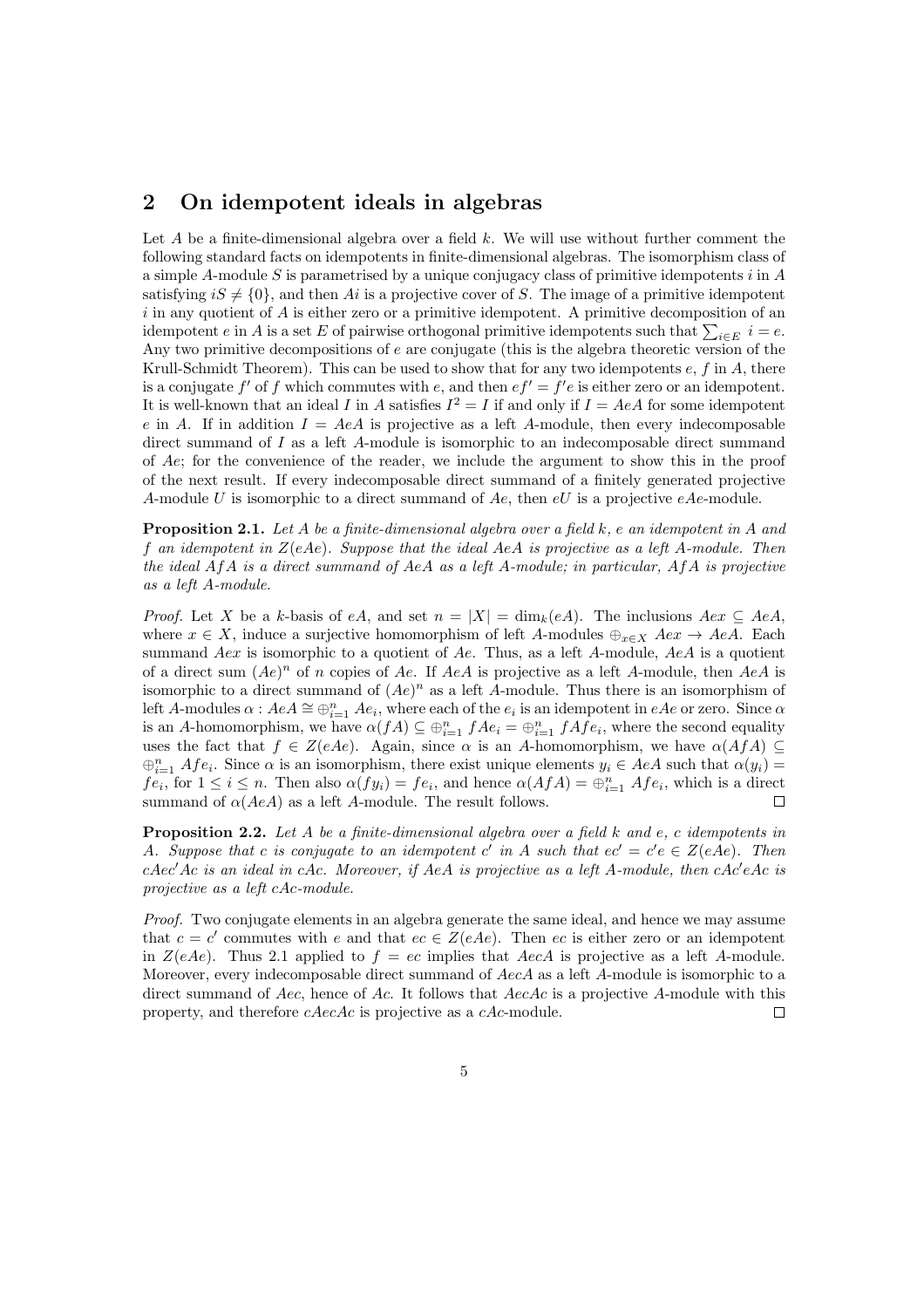**Lemma 2.3.** Let C be a finite category, k a field, and  $\alpha \in Z^2(\mathcal{C}, k^\times)$ . Let e, f be idempotent endomorphisms of some objects in C.

(i) The elements  $\hat{e} = \alpha(e,e)^{-1}e$  and  $\hat{f} = \alpha(f,f)^{-1}f$  are idempotents in the algebra  $k_{\alpha}C$ .

(ii) If e and f belong to the same  $\mathscr J$ -class, then the idempotents  $\hat e$  and  $\hat f$  are conjugate in  $k_{\alpha}C$ .

*Proof.* Set  $A = k_{\alpha}C$ . The fact that  $\hat{e}$  and  $\hat{f}$  are idempotents in the twisted category algebra A follows immediately from the definition of the multiplication of morphisms in A. Suppose that  $J_e = J_f$ . Set  $M = \text{Mor}(\mathcal{C})$ . Then  $M \circ e \circ M = M \circ f \circ M$ . Thus  $e = u \circ f \circ v$  for some morphisms  $u \in e \circ M \circ f$  and  $v \in f \circ M \circ e$ . Right multiplication by u on  $Ae = A\hat{e}$ induces an A-homomorphism  $A\hat{e} \to A\hat{f}$ , and right multiplication by v on  $A\hat{f} = A\hat{f}$  induces an A-homomorphism  $Af \to A\hat{e}$ . The composition of these yields an automorphism of Ae, hence Af has a direct summand isomorphic to Ae. Exchanging the roles of  $e$  and  $f$  shows that Ae has a direct summand isomorphic to Af, hence both are isomorphic. This implies that  $\hat{e}$  and  $\hat{f}$ are conjugate.  $\Box$ 

**Remark 2.4.** The results in this section remain true with  $k$  replaced by a complete discrete valuation ring  $\mathcal{O}$ . See for instance [13, §3, §4] for background material on idempotents in  $\mathcal{O}$ algebras.

#### 3 On ideals in categories

We refer to [7] for notation and well-known background material on Green relations for categories. For t a morphism in a small category C, we denote by  $L_t$ ,  $R_t$ ,  $J_t$  its  $\mathscr{L}$ -class,  $\mathscr{R}$ -class, J -class, respectively. That is, the set  $L_t$  consists of all morphisms t' satisfying Mor(C)  $\circ t =$  $\text{Mor}(\mathcal{C}) \circ t'$ , the set  $R_t$  consists of all morphisms  $t'$  satisfying  $t \circ \text{Mor}(\mathcal{C}) = t' \circ \text{Mor}(\mathcal{C})$ , and the set  $J_t$  consists of all morphisms t' satisfying  $\text{Mor}(\mathcal{C}) \circ t \circ \text{Mor}(\mathcal{C}) = \text{Mor}(\mathcal{C}) \circ t' \circ \text{Mor}(\mathcal{C})$ . For any two L-classes  $L, L'$  we write  $L \leq L'$  if  $\text{Mor}(\mathcal{C}) \circ L \subseteq \text{Mor}(\mathcal{C}) \circ L'$ ; this defines a partial order on the set of  $\mathscr L$ -classes. Similarly, we have partial orders on the sets of  $\mathscr R$ -classes and  $\mathscr L$ -calsses given for any two  $\mathscr R$ -classes  $R, R'$  by by  $R \leq R'$  if  $R \circ \text{Mor}(\mathcal C) \subseteq R' \circ \text{Mor}(\mathcal C)$ , and for any two  $\mathscr{J}$ -classes  $J, J'$  by  $J \leq J'$  if  $\text{Mor}(\mathcal{C}) \circ J \circ \text{Mor}(\mathcal{C}) \subseteq \text{Mor}(\mathcal{C}) \circ J' \circ \text{Mor}(\mathcal{C})$ . Any ideal I in  $\text{Mor}(\mathcal{C})$ is a disjoint union of  $\mathscr{J}$ -classes, and the k-span  $k_{\alpha}I$  is an ideal in  $k_{\alpha}\mathcal{C}$ , where  $\alpha \in Z^2(\mathcal{C}; k^{\times})$ . We adopt the convention that the empty ideal in Mor(C) corresponds to the zero ideal in  $k_{\alpha}C$ .

**Proposition 3.1.** Let C be a finite category and let  $t, t' \in \text{Mor}(\mathcal{C})$ . If  $L_t < L_{t'}$  or  $R_t < R_{t'}$ , then  $J_t < J_{t'}$ .

*Proof.* Set  $M = \text{Mor}(\mathcal{C})$ . Arguing by contradiction, suppose that  $L_t < L_{t'}$  and  $J_t = J_{t'}$ . That is, M  $\circ t$  is a proper subset of  $M \circ t'$ , and  $M \circ t \circ M = M \circ t' \circ M$ . In particular,  $t' = u \circ t \circ v$  for some morphisms u, v. Thus there is a surjective map  $M \circ u \circ t \to M \circ t'$  sending a morphism w to w  $\circ v$ . In particular,  $|M \circ u \circ t| \geq |M \circ t'|$ . However,  $M \circ u \circ t$  is a subset of  $M \circ t$ , hence  $|M \circ t| \geq |M \circ t'|$ . This contradicts the inequality  $|M \circ t| < |M \circ t'|$ , and shows that if  $L_t < L_{t'}$ , then  $J_t < J_{t'}$ . A similar argument yields the statement for  $\mathcal{R}$ -classes instead of  $\mathcal{L}$ -classes.

If a  $\mathscr J$ -class J of a morphism in a category C contains a split morphism, then all morphisms in J are split.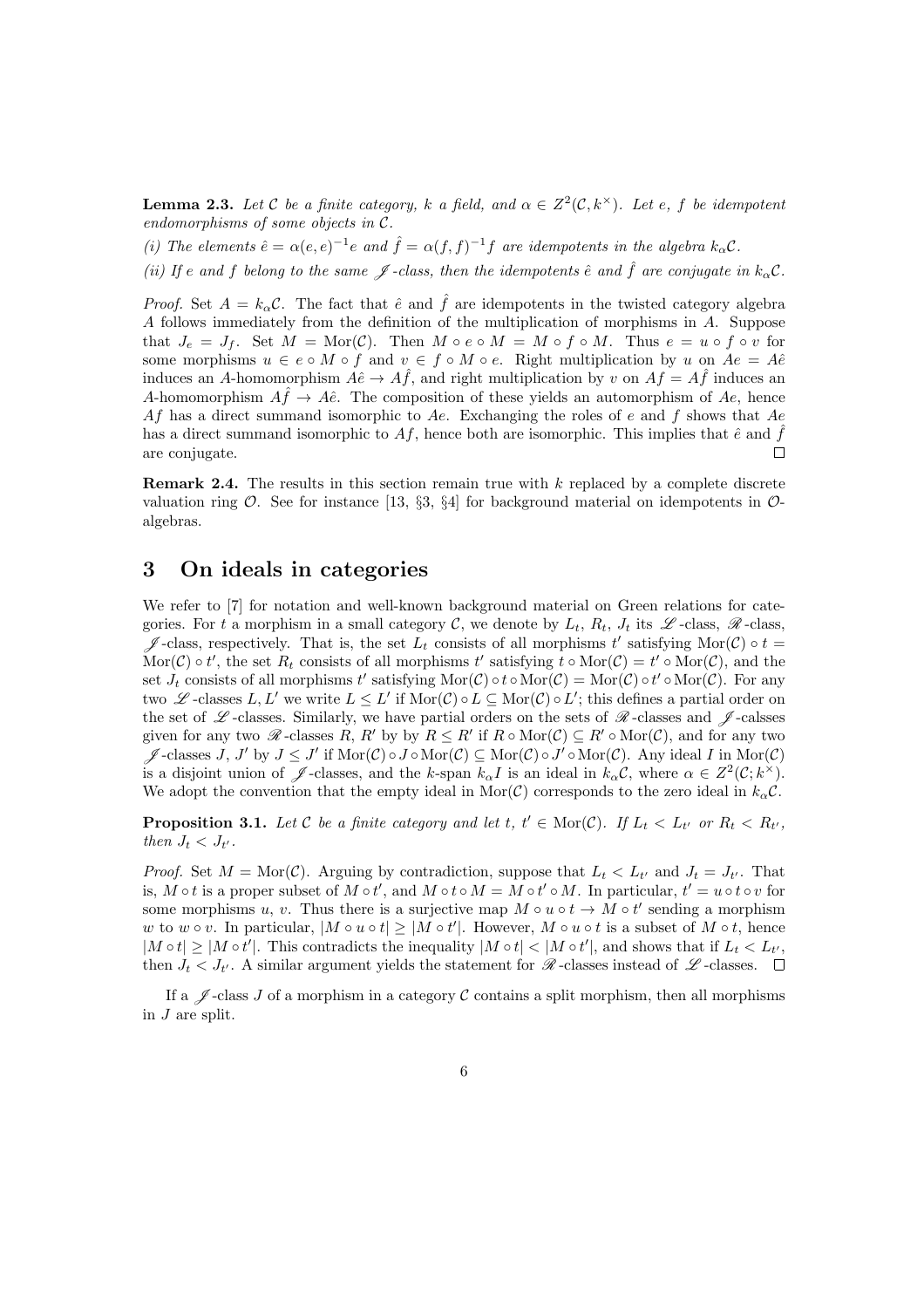**Corollary 3.2.** Let C be a finite category, I a proper ideal in Mor(C), and t a split morphism in  $\text{Mor}(\mathcal{C}) \setminus I$ . The following are equivalent:

- (i) The  $\mathscr J$ -class  $J_t$  is minimal in the set of split  $\mathscr J$ -classes not contained in I.
- (ii) The  $\mathscr L$ -class  $L_t$  is minimal in the set of split  $\mathscr L$ -classes not contained in I.
- (iii) The  $\mathcal R$ -class  $R_t$  is minimal in the set of split  $\mathcal R$ -classes not contained in I.

The next proposition describes some basic properties of finite categories in which the nonsplit morphisms form an ideal.

**Proposition 3.3.** Let  $C$  be a finite category such that the set  $N$  of nonsplit morphisms is an ideal in  $\text{Mor}(\mathcal{C})$ . Then the following hold.

(i) Every endomorphism of an object in  $\mathcal C$  is split.

(ii) The set of split morphisms in  $\text{Mor}(\mathcal{C})$  is closed under composition of morphisms.

(iii) If X, Y are objects in C such that  $\text{Hom}_{\mathcal{C}}(X, Y)$  contains a nonsplit morphism, then every morphism in  $\text{Hom}_{\mathcal{C}}(X, Y)$  is nonsplit, and  $\text{Hom}_{\mathcal{C}}(Y, X) = \emptyset$ .

(iv) There is a positive integer i such that  $N^i = \emptyset$ .

(v) If t is a split morphism in Mor(C) then there are idempotents e, f in Mor(C) such that  $L_t =$  $L_e$  and  $R_t = R_f$ .

*Proof.* Let s be an endomorphism of an object in C. Since C is finite, there is a positive integer n such that  $s^n$  is an idempotent endomorphism; in particular,  $s^n$  is split. Since the set N of nonsplit morphisms is an ideal it follows that s is split, whence (i). Let now s, t be split morphisms in C such that  $t \circ s$  is defined. Since s, t are split, there are morphisms s', t' satisfying  $s = s \circ s' \circ s$  and  $t = t \circ t' \circ t$ . Then  $s' \circ t' \circ t \circ s$  is an endomorphism of an object in C, hence split by (i). Since N is an ideal it follows that  $t \circ s$  is split. This proves (ii). Let  $u : X \to Y$ be a morphism in C. If there is a morphism  $v: Y \to X$ , then  $v \circ u$  is an endomorphism of X, hence split by (i), and thus u is split because  $N$  is an ideal. This implies (iii). It follows from (iii) that if

$$
X_1 \xrightarrow{u_1} X_2 \xrightarrow{u_2} \cdots \xrightarrow{u_{r-1}} X_r
$$

is a sequence of nonsplit morphisms  $u_i$ , then the objects  $X_i$  in this sequence are pairwise different, and hence the integer  $r$  is bounded by the number of objects in  $\mathcal{C}$ , which proves (iv). To prove (v), one can take  $e = t' \circ t$  and  $f = t \circ t'$ , where  $t'$  satisfies  $t \circ t' \circ t = t$ . This completes the proof.  $\Box$ 

**Lemma 3.4.** Let  $C$  be a finite category such that the set  $N$  of nonsplit morphisms is an ideal in  $M = \text{Mor}(\mathcal{C})$ . Let e be an idempotent endomorphism in M. We have

$$
M \circ e \circ M = (\cup_{e'} M \circ e') \cup (M \circ e \circ N) ,
$$

where the first union runs over the set of idempotent endomorphisms  $e'$  contained in  $M \circ e \circ M$ .

Proof. Clearly the union on the right side is contained in the left side. For the converse inclusion, let s,  $t \in M$  such that  $s \circ e \circ t$  is defined. If  $t \in N$ , then  $s \circ e \circ t \in M \circ e \circ N$ , which is a subset of the right side. If  $t \notin N$ , then t is split and by 3.3 (ii) and (v),  $e \circ t$  is split and  $L_{\text{eot}} = L_{e'}$ for some idempotent endomorphism  $e'$ . Then clearly  $e' \in M \circ e \circ M$  and  $s \circ e \circ t \in M \circ e'$  as required.  $\Box$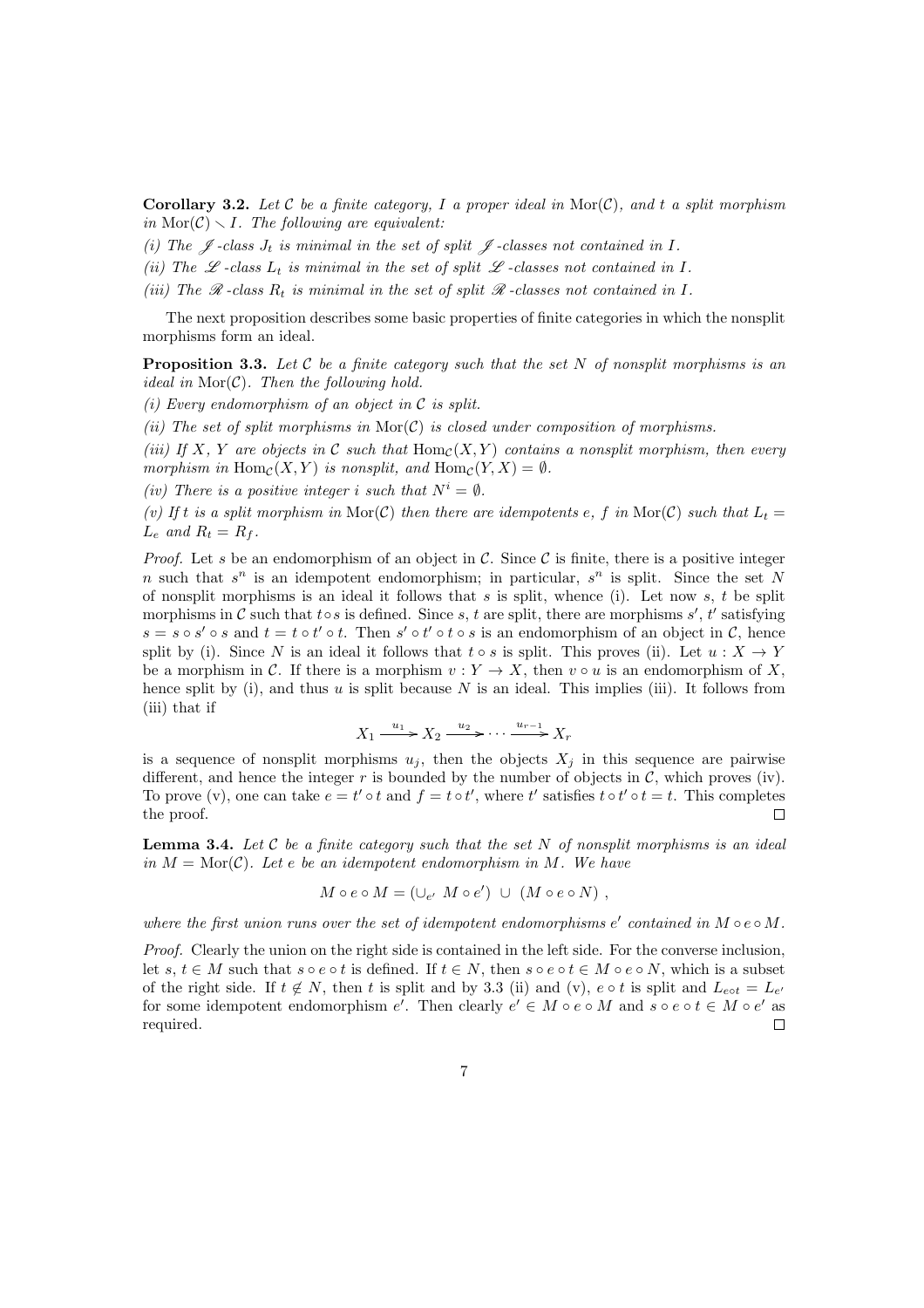**Proposition 3.5.** Let C be a finite category such that the set N of nonsplit morphisms is an ideal in  $M = \text{Mor}(\mathcal{C})$ . Let I be a proper ideal in M, and let J be a split  $\mathcal{J}$ -class which is minimal in the set of split  $\mathscr J$ -classes not contained in I. Suppose that  $J \circ N \subseteq I$ . We have

$$
M\circ J\circ M\subseteq M\circ J\cup I\ .
$$

*Proof.* By Lemma 3.4 we have  $M \circ e \circ M = \bigcup_{e'} M \circ e' \cup M \circ e \circ N$ , with  $e'$  running over the idempotent endomorphisms contained in  $M \circ e \circ M$ . The term  $M \circ e \circ N$  as well as the terms  $M \circ e'$  with  $J_{e'} < J_e$  are contained in I by the assumptions. The remaining terms are contained in  $M \circ J$ , whence the result. П

**Proposition 3.6.** Let C be a finite category such that the set N of nonsplit morphisms is an ideal in Mor(C). Let I be a proper ideal in Mor(C). Then there exists a  $\mathscr{J}$ -class J in Mor(C) with the following properties.

(i) J is minimal in the set of split  $\mathscr J$ -classes not contained in I.

(ii)  $J \circ N \subset I$ .

Moreover, if J is a  $\mathscr J$ -class satisfying (i) and (ii), then every  $\mathscr L$ -class L contained in J is minimal in the set of split  $\mathscr L$ -classes not contained in I, and satisfies  $L \circ N \subseteq I$ .

*Proof.* Since I is a proper ideal in  $\text{Mor}(\mathcal{C})$ , it follows that  $\text{Mor}(\mathcal{C})\setminus I$  contains a split morphism. Indeed, otherwise I would contain the identity morphisms Id<sub>x</sub> for each object X in C hence I would be equal to Mor(C). Choose a minimal split  $\mathscr{J}$ -class J not contained in I such that  $N^i \circ J \neq \emptyset$ , with  $i \geq 0$  maximal possible with the convention  $N^0 = \text{Mor}(\mathcal{C})$ . The integer i is well-defined by 3.3 (iv). Suppose that  $s \circ N$  is not contained in I for some morphism  $s: Y \to Z$ in J. That is, there is a morphism  $u : X \to Y$  in N such that  $s \circ u \notin I$ . Then u, and hence  $\mathrm{Id}_X$ , are not contained in the ideal I. Let  $J'$  be a minimal split  $\mathscr J$ -class not contained in I such that  $J' \leq J_{\text{Id}_X}$ . Note that every morphism in  $J'$  factors through Id<sub>X</sub>. Since  $J'$  is split,  $J'$  contains an endomorphism s' of X. Thus the composition  $s \circ u \circ s'$  is defined. Since  $N^i \circ s$  is nonempty and  $u \in N$ , hence  $s \circ u \in N$ , it follows that  $N^{i+1} \circ s'$  is nonempty. This contradicts the initial choice of J, and shows that  $J \circ N \subseteq I$ . If J satisfies (i) and (ii), it follows from 3.2 that every  $\mathscr L$ -class L contained in J is minimal in the set of split  $\mathscr L$ -classes not contained in I, whence the last statement.  $\Box$ 

**Proposition 3.7.** Let C be a small category. Set  $M = \text{Mor}(\mathcal{C})$ . Suppose that for any  $\mathcal{L}$ -class L in M there is a unique minimal split  $\mathscr L$ -class L' such that  $L \leq L'$ . Let I be a proper ideal in M, and let  $L_1$ ,  $L_2$  be two different minimal split  $\mathscr L$ -classes not contained in I. Then

$$
M \circ L_1 \cap M \circ L_2 \subseteq I .
$$

*Proof.* Let L be an L -class contained in  $M \circ L_1 \cap M \circ L_2$ . Then  $L \leq L_1$  and  $L \leq L_2$ . By the assumptions, there is a unique minimal split  $\mathscr{L}$ -class L' such that  $L \leq L'$ . The uniquenss of L' implies that  $L' \le L_1$  and  $L' \le L_2$ . Since  $L_1 \ne L_2$ , this implies  $L' < L_1$  and  $L' < L_2$ . The minimality of  $L_1, L_2$  forces  $L' \subseteq I$ . Since I is an ideal and since  $L \subseteq L'$ , this implies that  $L \subseteq$ I.  $\Box$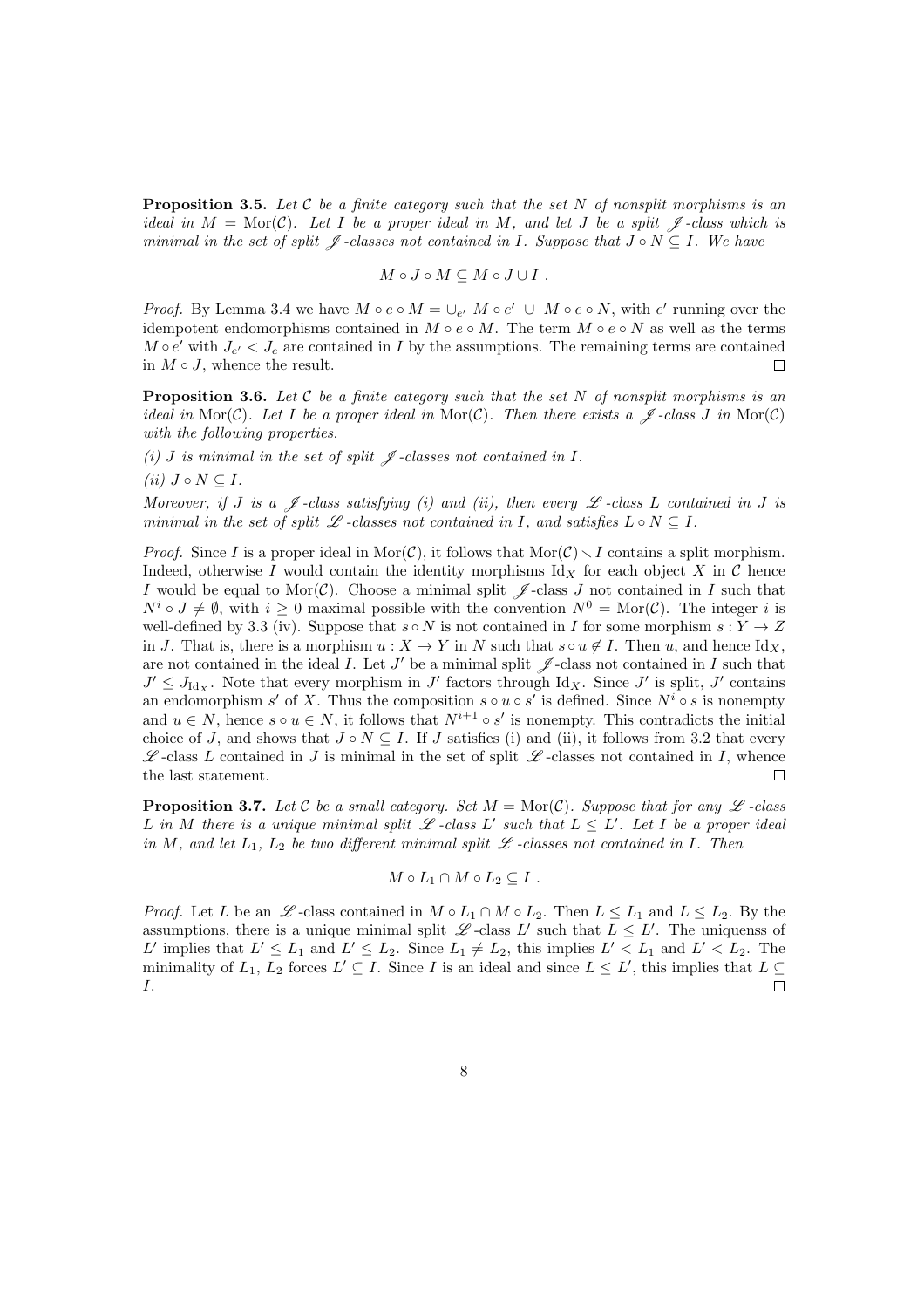**Proposition 3.8.** Let C be a finite category. Suppose that the set of nonsplit morphisms N in C is an ideal in  $M = \text{Mor}(\mathcal{C})$ . Suppose that for any  $\mathcal{L}$ -class L in M there is a unique minimal split  $\mathscr L$ -class L' such that  $L \leq L'$ . Let I be a proper ideal in M, and let J, J' be two different minimal split  $\mathscr J$ -classes not contained in I. Suppose that  $J \circ N \subseteq I$  and  $J' \circ N \subseteq I$ . Then  $M\circ J\circ M\cap \check{M}\circ J'\circ M\subseteq I.$ 

*Proof.* By 3.5 we have  $M \circ J \circ M \cap M \circ J' \circ M \subseteq (M \circ J \cup I) \cap (M \circ J' \cup I) = (M \circ J \cap M \circ J') \cup I$ . Since the  $\mathscr J$ -classes J, J' are different, they contain no common  $\mathscr L$ -class. Moreover, by 3.6, any  $\mathscr L$ -class L contained in J or in J' is a minimal split  $\mathscr L$ -class not contained in I and satisfies  $L \circ N \subseteq I$ . It follows from 3.7 that the intersection  $M \circ J \cap M \circ J'$  is contained in I, whence the result.  $\Box$ 

**Proposition 3.9.** Let C be a finite category, k a field, and  $\alpha \in Z^2(\mathcal{C}; k^\times)$ . Suppose that the set of nonsplit morphisms N in C is an ideal in  $M = \text{Mor}(\mathcal{C})$ . Suppose that for any  $\mathcal{L}$ -class L in M there is a unique minimal split  $\mathscr L$ -class L' such that  $L \leq L'$ . Let I be a proper ideal in M, and let J be a minimal split  $\mathscr{J}$ -class not contained in I and satisfying  $J \circ N \subseteq I$ . Then  $k_{\alpha}[M \circ J \circ M]/k_{\alpha}[M \circ J \circ M \cap I]$  is projective as a left  $k_{\alpha}C/k_{\alpha}I$ -module.

*Proof.* By 3.5, we have  $M \circ J \circ M \subseteq M \circ J \cup I$ . Thus

$$
k_{\alpha}[M \circ J \circ M]/k_{\alpha}[M \circ J \circ M \cap I] = k_{\alpha}[M \circ J]/k_{\alpha}[M \circ J \cap I]
$$

The set  $M \circ J$  is the union of the sets  $M \circ e$ , where e runs over a set of representatives X of the  $\mathscr{L}$ -classes contained in J. By Proposition 3.3(v) we may chose X which contains only idempotent endomorphisms. This yields the following sum of left  $k_{\alpha}C$ -modules

$$
k[M \circ J] = \sum_{e \in X} k[M \circ e] = \sum_{e \in X} k_{\alpha} C \hat{e} .
$$

For different e, e' in X, the intersection  $M \circ e \cap M \circ e'$  is contained in I, thanks to 3.7. Thus this sum becomes a direct sum upon taking the quotient by the ideal  $k_{\alpha}I$ , and each summand  $k_{\alpha}[M \circ e]/k_{\alpha}[M \circ e \cap I]$  is isomorphic to  $(k_{\alpha}C/k_{\alpha}I)\bar{e}$ , where  $\bar{e}$  is the image of the idempotent  $\hat{e} = \alpha(e,e)^{-1}e$  in the quotient  $k_{\alpha}C/k_{\alpha}I$ . The statement follows.  $\Box$ 

#### 4 Proof of Theorem 1.1

Let C be a finite category satisfying the assumptions of Theorem 1.1. We set  $M = \text{Mor}(\mathcal{C})$  and denote by N the ideal of nonsplit morphisms in M. Let k be a field and  $\alpha \in Z^2(\mathcal{C}; k^{\times})$ . Set  $A = k_{\alpha}C$ . We denote by rad(A) the Jacobson radical of A.

If e is an idempotent in A and S a simple A-module, then either  $eS$  is zero, or  $eS$  is a simple eAe-module. By Green [4, 6.2], the correspondence sending S to  $eS$  induces a bijection between isomorphism classes of simple  $A$ -modules not annihilated by  $e$  and isomorphism classes of simple  $eAe$ -modules. Moreover, the inverse of this correspondence can be described as follows: if T is a simple eAe-module, then the A-module  $Ae \otimes_{eAe} T$  has a unique maximal submodule, hence a unique simple quotient S, and then  $eS \cong T$ . In conjunction with the description of a projective cover of a simple A-module S, it follows that if e is an idempotent satisfying  $eS \neq \{0\}$ , then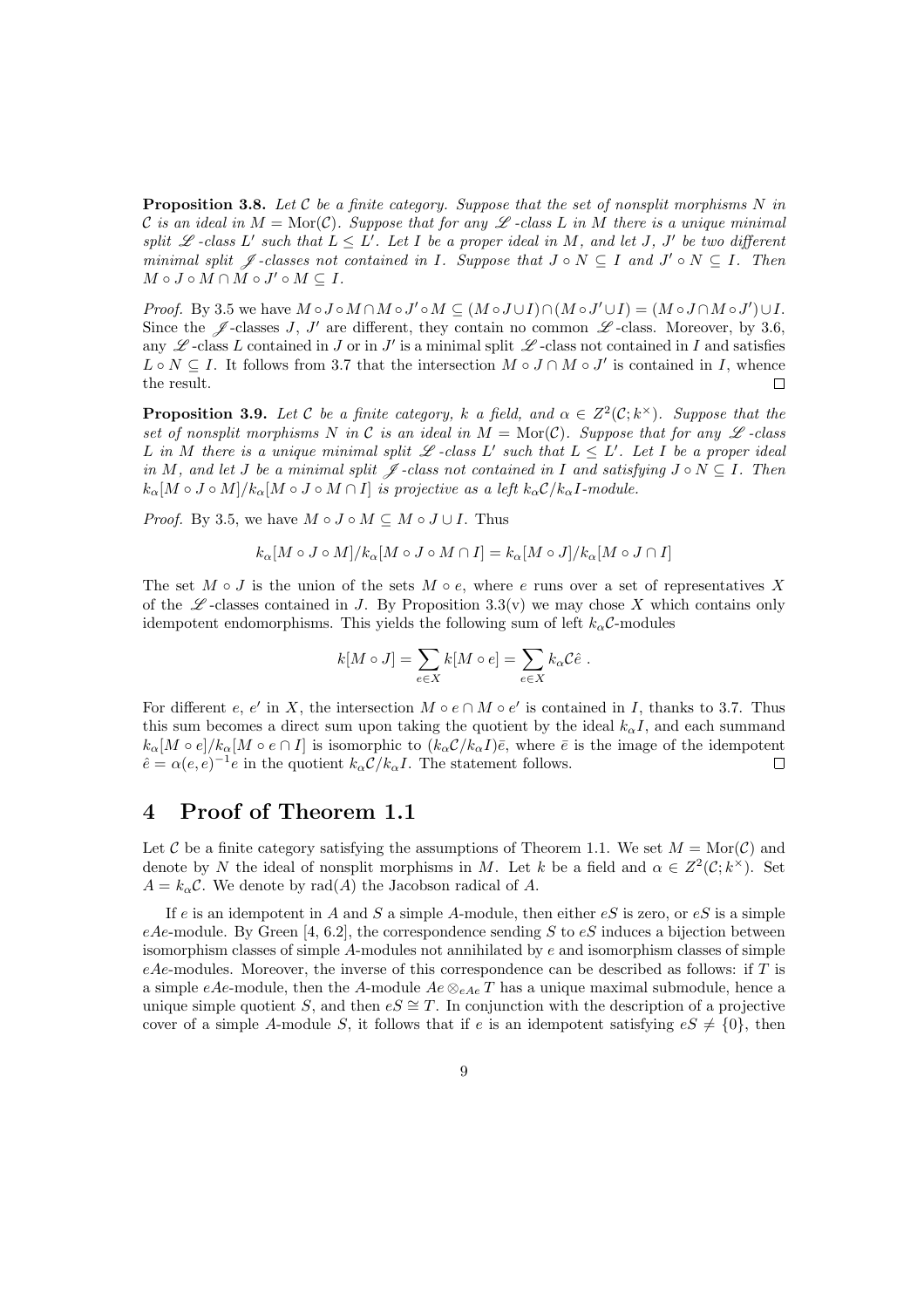there is a primitive idempotent i such that  $i = ie = ei$  and such that  $Ai$  is a projective cover of S. It follows further that if  $\mathcal R$  is a set of isomorphism classes of simple A-modules, then there is an idempotent e such that  $eS = S$  for every simple A-module whose isomorphism class belongs to  $\mathcal{R}$ , and  $eS = \{0\}$  for any simple A-module whose isomorphism class does not belong to  $\mathcal R$ . The idempotent e is uniquely determined up to conjugation by the set  $\mathcal R$ , adopting the convention  $e = 0$  if  $R$  is empty.

We will further use the parametrisation of isomorphism classes of simple A-modules from [7]. More precisely, the isomorphism class of a simple A-module S is parametrised by the isomorphism class of a pair  $(e, T)$ , where e is a minimal idempotent endomorphism of an object in C such that  $eS \neq \{0\}$ , and where  $T \cong eS$  is a simple eAe-module. As mentioned in 2.3, the image in  $A$  of an idempotent endomorphism in  $C$  need not be an idempotent, but the scalar multiple  $\hat{e} = \alpha(e,e)^{-1}e$  is an idempotent in A, and hence  $eAe = \hat{e}A\hat{e}$  is a unitary algebra with unit element  $\hat{e}$ . If a simple A-module S is parametrised by a pair  $(e, T)$  as before, then T is annihilated by the ideal of noninvertible morphisms in  $e \circ M \circ e$ , hence T can be viewed as a simple  $k_{\alpha}G_e$ -module, where  $G_e$  is the maximal subgroup of the monoid  $e \circ M \circ e$ .

Let J be a split  $\mathscr J$ -class J. Choose an idempotent endomorphism e in J; thus  $G_e$  is the maximal subgroup of the monoid  $e \circ M \circ e$ . By [7, 2.6], this monoid is a disjoint union

$$
e\circ M\circ e=G_e\cup M_e,
$$

where  $M_e$  consists of all morphisms in  $e \circ M \circ e$  whose  $\mathscr J$ -class is strictly smaller than J. Moreover,  $M_e$  is an ideal in  $e \circ M \circ e$ . Since endomorphisms of objects in C are all split, it follows that  $M_e$  consists of split morphisms. We denote by

$$
\sigma_e : k_\alpha(e \circ M \circ e) \to k_\alpha G_e
$$

the canonical surjective k-algebra homomorphism with kernel  $k_{\alpha}M_e$ .

We construct a chain of ideals in A which will be shown to be a hereditary chain. We start by defining a chain of ideals in M as follows. Set  $I_0 = \emptyset$ . For  $n \geq 0$ , if  $I_n$  is already defined, define  $I_{n+1}$  by

$$
I_{n+1} = I_n \cup (\cup_J M \circ J \circ M) ,
$$

where J runs over the split  $\mathscr J$ -classes which are minimal in the set of split  $\mathscr J$ -classes not contained in  $I_n$ , and which satisfy  $J \circ N \subseteq I_n$ . Since the ideals  $I_n$  in M are generated by split  $\mathscr{J}$ -classes, hence by idempotent endomorphisms, we have  $I_n^2 = I_n$  for  $n \geq 0$ . It follows from 3.6 that if  $I_n$  is a proper ideal, then  $I_{n+1}$  is strictly bigger than  $I_n$ , and hence for n sufficiently large, we have  $I_n = M$ . For  $n \geq 0$  we set

$$
H_n = k_\alpha I_n ;
$$

that is,  $H_n$  is the k-subspace of A spanned by the image of the set  $I_n$  in A. Since  $I_n$  is an ideal in the morphism set M satisfying  $I_n \circ I_n = I_n$ , it follows that  $H_n$  is an ideal in the algebra A satisfying

$$
H_n^2=H_n,
$$

for  $n \geq 0$ . Let  $n \geq 0$  such that  $I_n$  is a proper ideal in M, or equivalently, such that  $H_n$  is a proper ideal in A. If  $J_1$ ,  $J_2$  are two different split  $\mathscr{J}$ -classes contained in  $I_{n+1} \setminus I_n$ , then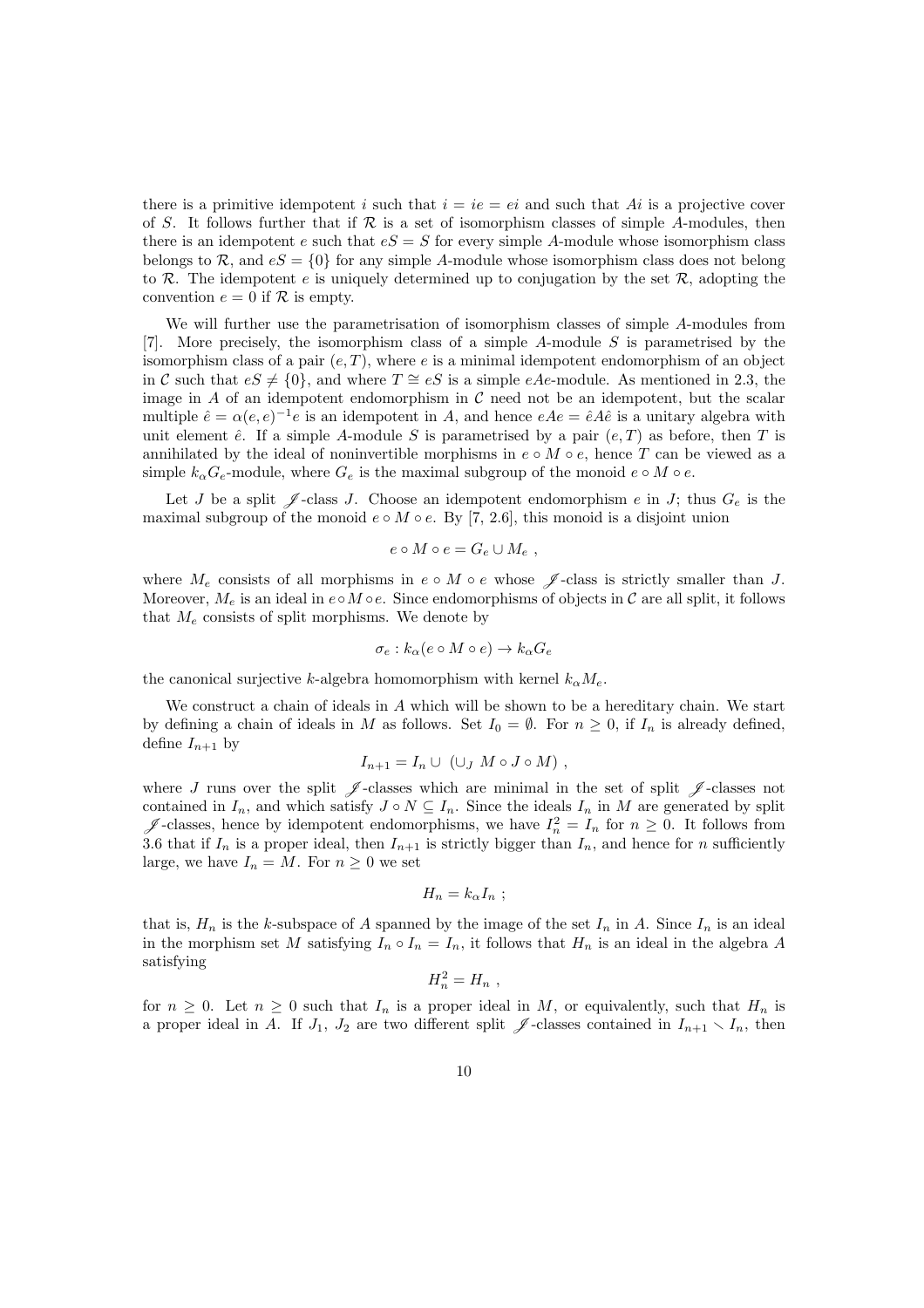$M \circ J_1 \circ M \cap M \circ J_2 \circ M$  is contained in  $I_n$  by 3.8. It follows that  $H_{n+1}/H_n$  is the direct sum of the  $A/H_n$ -modules

$$
\bigoplus_{J} k_{\alpha}[M \circ J \circ M]/k_{\alpha}[M \circ J \circ M \cap I_{n}],
$$

with J running over the split  $\mathscr{J}$ -classes in  $I_{n+1} \setminus I_n$ . By 3.9, each of these summands is projective as an  $A/H_n$ -module. It follows that  $H_{n+1}/H_n$  is projective as an  $A/H_n$ -module. In order to show that A is quasi-hereditary, it remains to show that  $H_{n+1}$ rad $(A)H_{n+1} \subseteq H_n$ . Since  $H_{n+1}$  is generated, as an ideal, by  $H_n$  and by idempotent endomorphisms in  $I_{n+1} \setminus I_n$ , it suffices to show that  $erad(A)e' \subseteq H_n$ , where  $e, e'$  are idempotents in  $I_{n+1} \setminus I_n$ . If  $e, e'$  belong to different  $\mathscr{J}$ -classes, then  $eAe'$  is spanned by  $e \circ M \circ e'$ , and it follows again from 3.8, that this set is contained in  $I_n$ , whence  $eAe' \subseteq H_n$ . If  $e, e'$  belong to the same  $\mathscr J$ -class, then the idempotents  $\hat{e}$ ,  $\hat{e}'$  in A are conjugate by 2.3. Thus we may assume that  $e' = e$ . Then

$$
eAe = k_{\alpha}G_e \oplus k_{\alpha}M_e ,
$$

where  $M_e = e \circ M \circ e \circ G_e$ . In particular, since all morphisms in  $M_e$  are split and belong to  $\mathscr{J}$ -classes strictly smaller than the  $\mathscr{J}$ -class containing e, we have  $M_e \subseteq I_n$ . The hypothesis on the characteristic of k implies that  $\text{rad}(k_{\alpha}G_e) = \{0\}$ , and hence  $\text{grad}(A)e = \text{rad}(eAe) \subseteq$  $k_{\alpha}M_e \subseteq H_n$  as required. This completes the proof of Theorem 1.1.

#### 5 Proof of Theorem 1.11

We use the notation and hypotheses from Theorem 1.11. In particular, we have  $A = k_{\alpha}C$ , and c is an idempotent in A with the property that  $cS = S$  for any simple A-module S which is parametrised by a weight, and  $cS = \{0\}$  for any simple A-module S which is not parametrised by a weight. This determines c up to conjugation by an element in  $A^{\times}$ , and we have  $cAc \cong W(k_{\alpha}C)$ . As in the previous section, for  $n > 0$ , we denote by  $I_n$  the ideal in  $M = \text{Mor}(\mathcal{C})$  constructed inductively by  $I_0 = \emptyset$  and  $I_{n+1} = I_n \cup (\cup_j M \circ J \circ M)$ , with J running over the minimal split  $\mathscr{J}$ -classes not contained in  $I_n$  which satisfy  $J ∘ N ⊆ I_n$ . For any idempotent endomorphism e in M we denote by  $M_e$  the complement of the group  $G_e$  in  $e \circ M \circ e$  and by  $\sigma_e : eAe \to k_\alpha G_e$ the split surjective algebra homomorphism with kernel  $k_{\alpha}M_e$ . By the assumptions, c commutes with  $e$ , hence the product  $ec$  is an idempotent in  $eAe$ . By the construction of  $c$ , the element  $z_e = \sigma_e(ec)$  is either zero or it is the central idempotent in  $k_\alpha G_e$  which is the sum of all block idempotents of simple block algebras of  $k_{\alpha}G_e$ . Equivalently,  $k_{\alpha}G_e z_e$  is the largest semisimple direct factor of the twisted group algebra  $k_{\alpha}G_e$ . Combining the above parametrisations of simple A-modules yields the following result.

**Lemma 5.1.** Let S be a simple module, parametrised by the pair  $(e, T)$  for some idempotent endomorphism e and a simple  $k_{\alpha}G_e$ -module T. Then there is a primitive idempotent i in eAe with the following properties.

- (i) The projective indecomposable A-module Ai is a projective cover of S.
- (ii) We have  $\sigma_e(i) \neq 0$ , and  $\sigma_e(i)$  is a primitive idempotent in  $k_\alpha G_e$ .

(iii) The projective indecomposable  $k_{\alpha}G_e$ -module  $k_{\alpha}G_e\sigma_e(i)$  is a projective cover of T.

(iv) If  $(e, T)$  is a weight, then  $T \cong k_{\alpha} G_e \sigma_e(i)$ .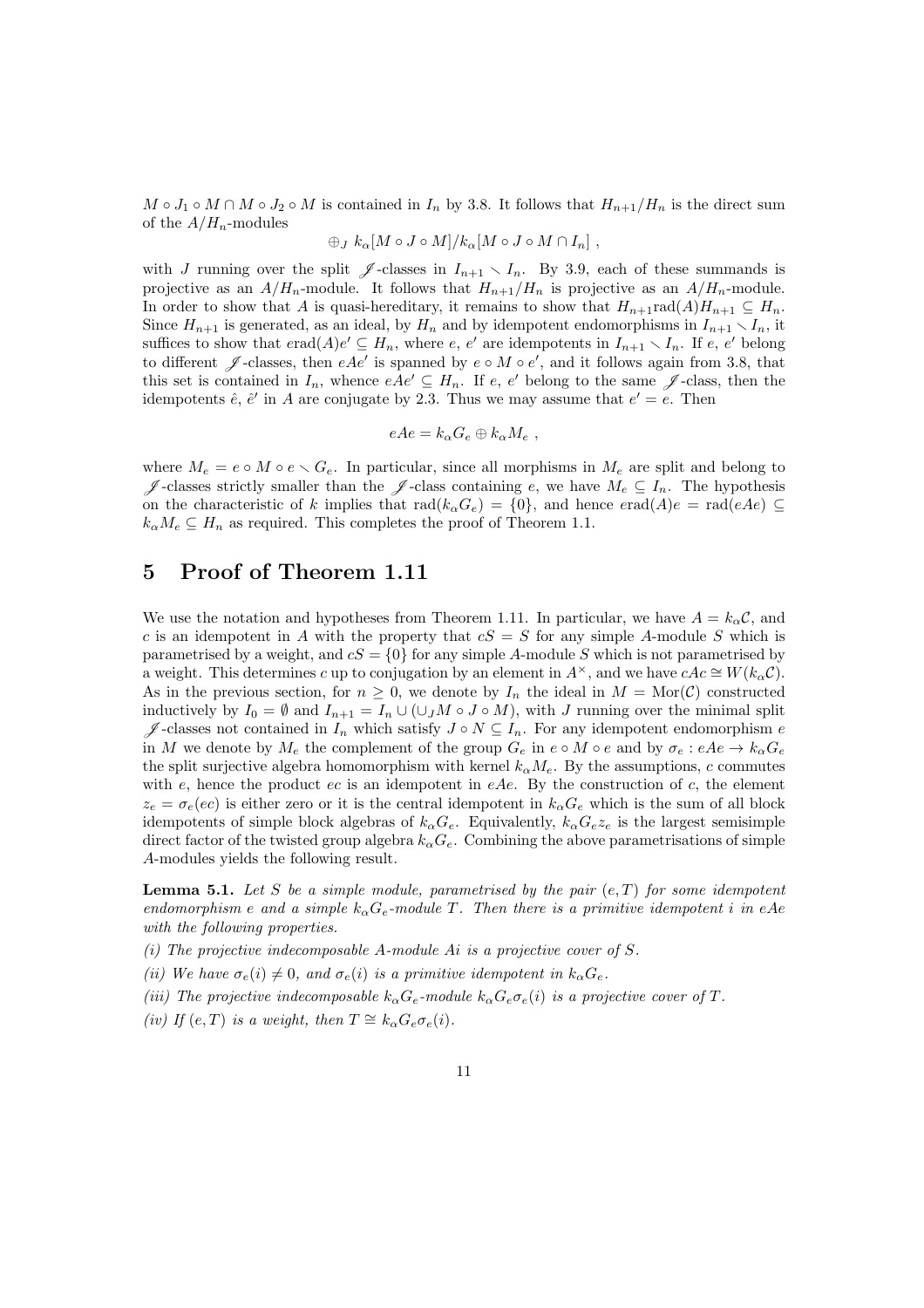*Proof.* Since e does not annihilate S, there is a primitive idempotent i in eAe which does not annihilate S, whence (i). Since split morphisms in  $\mathscr{J}$ -classes strictly smaller than  $J_e$  annihilate S, it follows that ker( $\sigma_e$ ) annihilates S, and hence  $\sigma_e(i) \neq 0$ . Since  $\sigma_e$  is surjective, it follows that  $\sigma_e(i)$  is a primitive idempotent in  $k_\alpha G_e$  which does not annihilate T. This implies (ii) and (iii). If  $(e, T)$  is a weight, then T is a projective  $k_{\alpha}G_e$ -module, hence isomorphic to its projective covers. This completes the proof. П

We define ideals  $H_n$  in cAc by setting

$$
H_n = ck_{\alpha}I_n c = k_{\alpha}I_n \cap cAc
$$

for any  $n \geq 0$ , with the convention  $H_0 = \{0\}$ . We have  $H_n = cAc$  for n sufficiently large. In order to show that the ideals  $H_n$  form a hereditary chain of ideals in  $cAc$ , we need to show that  $H_n^2 = H_n$ , that  $H_{n+1}/H_n$  is projective as a left  $cAc/H_n$ -module, and that  $H_{n+1}$ rad $(cAc)H_{n+1} \subseteq$  $H_n$ , for  $n \geq 0$ .

**Lemma 5.2.** Let n be a nonnegative integer, and e an idempotent endomorphism in  $I_{n+1} \setminus I_n$ . Then ker $(\sigma_e) \subseteq k_\alpha I_n$ .

*Proof.* The kernel of  $\sigma_e$  is spanned, as a k-vector space, by the image of the complement  $M_e$  of  $G_e$  in  $e \circ M \circ e$ . Since the morphisms in  $M_e$  have split  $\mathscr J$ -classes strictly smaller than  $J_e$ , this space is contained in  $k_{\alpha}I_n$ .  $\Box$ 

**Lemma 5.3.** Let n be a nonnegative integer, and e an idempotent endomorphism in  $I_{n+1} \setminus I_n$ . We have

$$
cAeAc \subseteq cAecAc + ck_{\alpha}I_{n}c .
$$

*Proof.* By the construction of  $I_n$  and  $I_{n+1}$  we have  $e \circ N \subseteq I_n$ , and we have  $e' \in I_n$  for any idempotent  $e'$  in  $M \circ e \circ M$  such that  $J_e$ idempotent  $e'$  in  $M \circ e \circ M$  such that  $J_{e'} < J_e$ . It follows from Lemma 3.4 that  $cAeAc \subseteq \sum_{e'} cAe'c + ck_{\alpha}I_{n}c$ , where  $e'$  runs over the idempotents in  $J_e$ . For any such  $e'$ , the idempotents  $\tilde{e}$  and  $\tilde{e}'$  are conjugate in A, hence so are the idempotents  $\tilde{e}c$  and  $\tilde{e}'c$ . This implies  $AecA =$  $Ae'cA$  for any idempotent  $e' \in J_e$ , hence  $cAe'c \subseteq cAe'cAc = cAecAc$ . The result follows.  $\Box$ 

**Lemma 5.4.** Let n be a nonnegative integer and let  $E$  be a set of representatives of the split  $\mathscr{J}$ -classes contained in  $I_{n+1} \setminus I_n$  such that E consists of idempotent endomorphisms. We have  $H_{n+1} = H_n + \sum_{e \in E} cAccAc$ ; in particular, we have  $H_n^2 = H_n$ . Moreover, we have a direct sum decomposition of cAc-cAc-bimodules

$$
H_{n+1}/H_n = \bigoplus_{e \in E} cAccAc/(H_n \cap cAccAc).
$$

*Proof.* By 5.3 we have  $cAeAc \subseteq cAecAc + ck_{\alpha}I_{n}c = cAecAc + H_{n}$ , where  $e \in E$ . This shows the first statement. In particular,  $H_n$  is generated, as an ideal, by idempotents in cAc, and hence  $H_n^2 = H_n$ . The fact that upon dividing by  $H_n$  the first sum becomes a direct sum decomposition follows from 3.8. Indeed, for different  $e, e' \in E$  we have  $M \circ e \circ M \cap M \circ e' \circ M \subseteq I_n$ , whence the result.  $\Box$ 

**Lemma 5.5.** Let n be a nonnegative integer. Then  $H_{n+1}/H_n$  is projective as a left  $cAc/H_n$ module.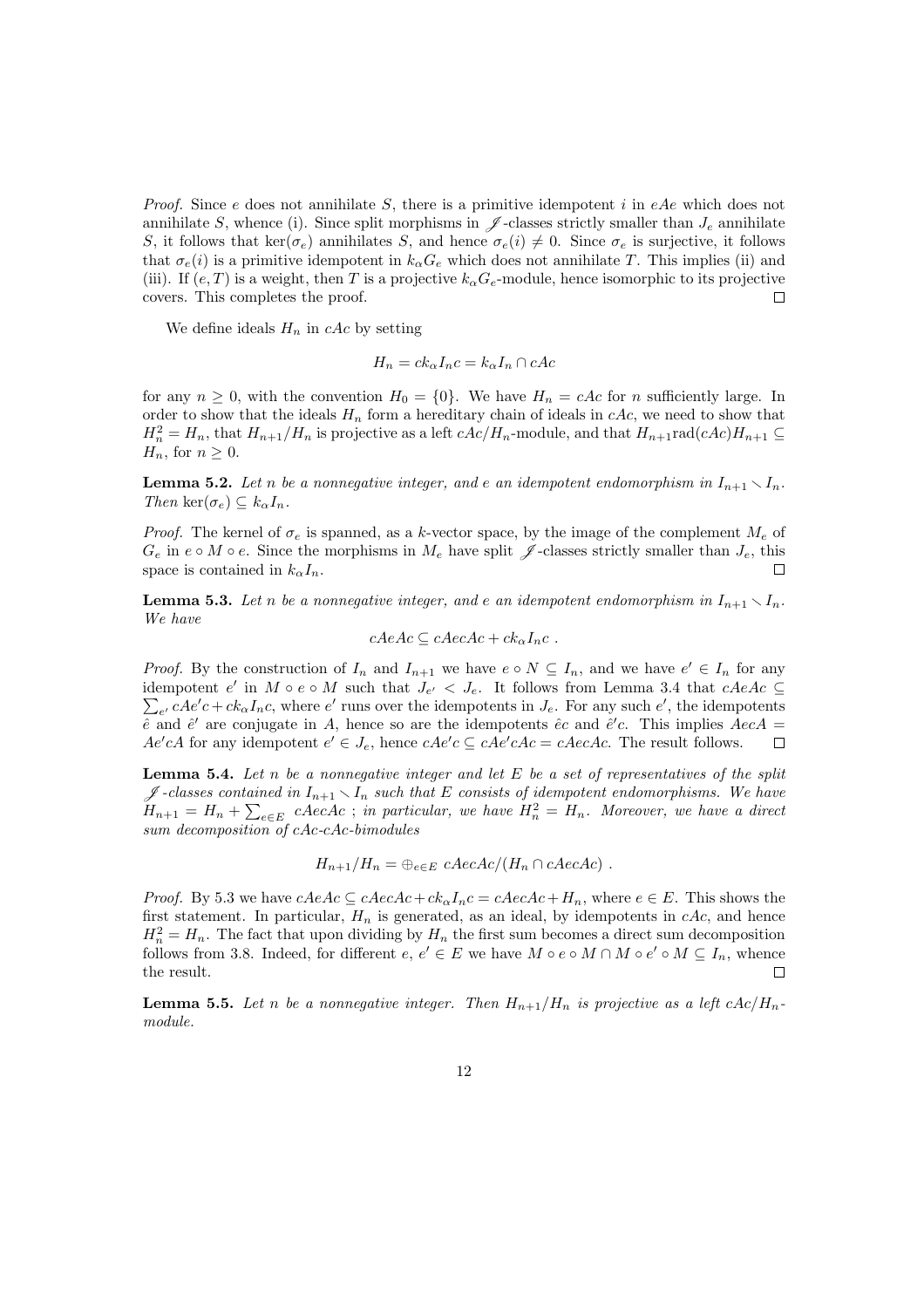*Proof.* It follows from Lemma 5.4 that it suffices to show that the left  $cAc/H_n$ -module  $U =$  $cAecAc/(H_n \cap cAecAc)$  is projective, where e is an idempotent endomorphism in  $I_{n+1} \setminus I_n$ . Set  $B = cAc/H_n$ . By construction, we have  $U \cong B\bar{e}\bar{e}B$ , where  $\bar{e}\bar{e}$  is the image of ec in B. By 5.2 we have  $\bar{e}B\bar{e} \cong k_{\alpha}G_e z_e$ . In particular,  $\bar{e}\bar{e}$  is a nonzero scalar multiple of a central idempotent in  $\bar{\epsilon}B\bar{\epsilon}$ . By 3.9, the quotient  $AeA/(AeA \cap k_{\alpha}I_n)$  is projective as an  $A/k_{\alpha}I_n$ -module. Equivalently,  $\bar{A}\bar{\epsilon}\bar{A}$  is projective as a left  $\bar{A}$ -module, where  $\bar{A} = A/k_{\alpha}I_n$ , and  $\bar{\epsilon}$  is identified to its image in  $\bar{A}$ . It follows from 2.2 that U is projective as a left B-module.  $\Box$ 

**Lemma 5.6.** Let n be a nonnegative integer. We have  $H_{n+1}$  rad(cAc)  $H_{n+1} \subseteq H_n$ .

*Proof.* Let e, e' be idempotent endomorphisms in  $I_{n+1} \setminus I_n$ . It suffices to show that we have  $ecA \text{rad}(cAc) Ae'c \subseteq k_{\alpha}I_n$ . If  $J_e \neq J_{e'}$ , this follows from 3.8. If  $J_e = J_{e'}$ , then  $\hat{e}c$  and  $\hat{e}c'$ are conjugate idempotents. Thus we may assume that  $e = e'$ . Since  $\sigma_e(ecAec) = k_\alpha G_e z_e$  is semisimple, it follows that  $ecArad(cAc)Aec \subseteq rad(ccAec) \subseteq ker(\sigma_e)$ . By Lemma 5.2, we have  $\ker(\sigma_e) \subseteq k_\alpha I_n$ . The result follows.  $\Box$ 

Combining the Lemmas 5.4, 5.5, and 5.6 completes the proof of Theorem 1.11.

#### 6 Examples and further remarks

**Example 6.1.** Let k be a field. Let C be a category with two objects X and Y and seven morphisms  $\{i, e, e', j, f, f', t\}$  such that i and j are the identity morphisms of X and Y, respectively, and where the remaining morphisms are as follows. The morphism  $t$  is the unique morphism from X to Y, and this is the unique nonsplit morphism in  $\mathcal{C}$ . The morphisms  $e, e'$ are idempotent endomorphisms of X satisfying  $e \circ e' = e'$  and  $e' \circ e = e$ ; the morphisms f, f' are idempotent endomorphisms satisfying  $f \circ f' = f$  and  $f' \circ f = f'$ . Note that the monoids  $\text{End}_{\mathcal{C}}(X)$  and  $\text{End}_{\mathcal{C}}(Y)$  are opposite to each other. The  $\mathscr{L}$ -classes of e, e' are different, and they satisfy  $L_t \leq L_e$  and  $L_t \leq L_{e'}$ . Thus the minimality condition on  $\mathscr{L}$ -classes in Theorem 1.1 does not hold. Similarly, the  $\mathcal{R}$ -classes of f, f' are different and satisfy  $R_t \leq R_f$  and  $R_t \leq$  $R_{f'}$ . Thus C does not satisfy the corresponding minimality condition for  $\mathscr R$ -classes either. The algebra  $A = k\mathcal{C}$  is, however, quasi-hereditary. This can be seen as follows. The  $\mathcal{J}$ -classes of e and e' coincide, hence e and e' are conjugate in A. Similarly, the idempotents  $\tilde{f}$  and  $f'$  are conjugate in A. The idempotents  $e, i - e, f, j - f$  are easily seen to be primitive, pairwise orthogonal and pairwise nonconjugate in A. Thus A is basic and has four isomorphism classes of simple modules. Denote by  $S, T, U, V$  the simple quotients of the projective indecomposable A-modules Ae,  $A(i - e)$ , Af,  $A(j - f)$ , respectively. Then  $V \cong A(j - f)$ . The remaining projective indecomposable modules Ae,  $A(i - e)$ , Af have dimension 2, and their composition series are  $\{S, U\}$ ,  $\{T, S\}$ ,  $\{U, V\}$ , respectively. The ideals generated by the idempotents  $j - f$ , j,  $e + j$ ,  $i + j = 1$  are easily seen to form a hereditary chain in A. By contrast, the ideals  $I_n$ from the proof of Theorem 1.1 do not yield a hereditary chain: we have  $I_1 = \{e, e', t\}$ , but  $kI_1$ is not projective as a left A-module. This suggests where to look for improvements of Theorem 1.1: one needs to consider ideals generated not just by idempotents in  $\mathcal C$  but by idempotents in  $k_{\alpha}$ C.

Example 6.2. It is less clear whether one can avoid the hypothesis in Theorem 1.1 on the set of nonsplit morphisms to be an ideal - the 'smallest' cases which do not satisfy this hypothesis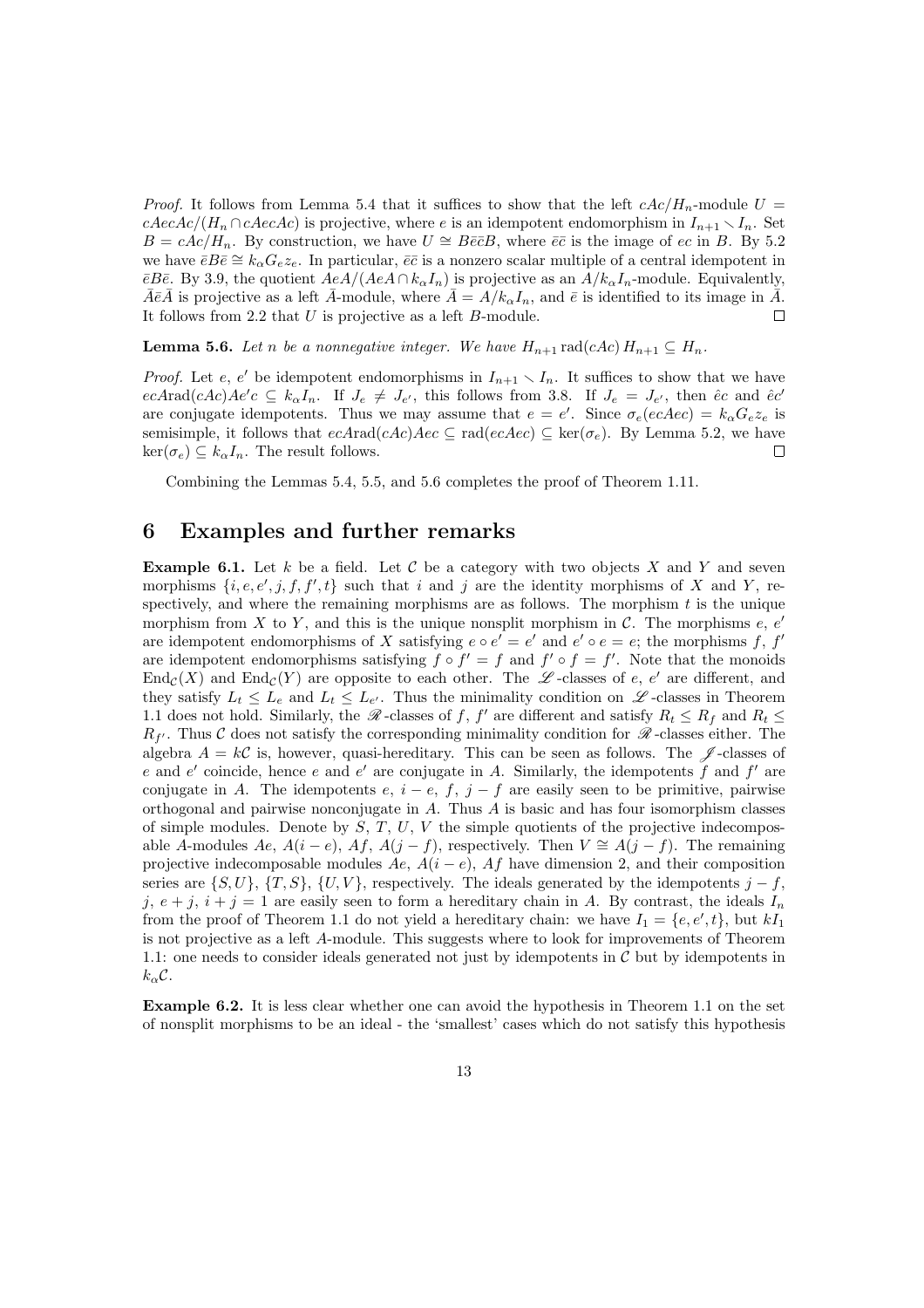do not yield quasi-hereditary algebras. Let k be a field, and let  $M = \{1, a, e\}$  be a monoid consisting of three elements, with identity element 1, such that the product of any two nonidentity elements is  $e$ . Then M is abelian,  $e$  is an idempotent in M, and  $a$  is the unique nonsplit element in M. In particular, the set of nonsplit elements in M is not an ideal. The algebra  $k$ M is not quasi-hereditary: an easy calculation shows that  $kM \cong kMe \times kM(1-e)$ , and  $kMe \cong$ k, while  $kM(1-e)$  is a local 2-dimensional algebra (with basis  $\{1-e, a-e\}$ ). In particular,  $kM$  is a symmetric non-semisimple k-algebra, hence any non-projective  $kM$ -module has infinite projective dimension, and in particular, kM is not quasi-hereditary.

**Remark 6.3.** With the notation of Theorem 1.11, one can replace the hypothesis that  $c$  commutes with idempotent endomorphism by the following hypothesis: for any idempotent endomorphism e in C there is a conjugate  $c_e$  of c in A which commutes with the image of e in A and which satisfies  $cAeAc = cAec_eAc + cAek_{\alpha}Nc$ . This is easily seen to hold with  $c_e = c$ , if  $c$  commutes in  $A$  with all idempotent endomorphisms  $e$  in  $C$ . This a priori weaker hypothesis ensures that the statements and proofs of the Lemmas 5.3, 5.4, 5.5, and 5.6 remain correct, with ec replaced in the statements and proofs (as appropriate) by  $ec_e$ . The verdict on what would be the weakest hypotheses for the weight algebra of a twisted finite category algebra over a field to be quasi-hereditary is still out.

#### References

- [1] R. Boltje and S. Danz, Ghost algebras of double Burnside algebras via Schur functors. Preprint  $(2012)$ .
- [2] R. Boltje and S. Danz, Twisted split category algebras as quasi-hereditary algebras. Preprint (2012).
- [3] J. J. Graham and G. I. Lehrer, Cellular algebras, Invent. Math. 123 (1996), 1–34.
- [4] J. A. Green, *Polynomial representations of*  $GL_n$ , Lecture Notes in Math. **830** (1980), Springer Verlag, Berlin.
- [5] S. König and Ch. Xi, When is a cellular algebra quasi-hereditary?, Math. Ann. 315 (1999), 281–293.
- [6] M. Linckelmann, Fusion category algebras. *J. Algebra* 277 (2004), 222-235.
- [7] M. Linckelmann and M. Stolorz, On simple modules over twisted finite category algebras, Proc. Amer. Math. Soc. 140 (2012), 3725–3737.
- [8] W. Lück, Transformation Groups and Algebraic K-Theory, Springer Lecture Notes Math. **1408** (1989).
- [9] P. Martin, *The structure of the partition algebras*, J. Algebra 183 (1996), 319–358.